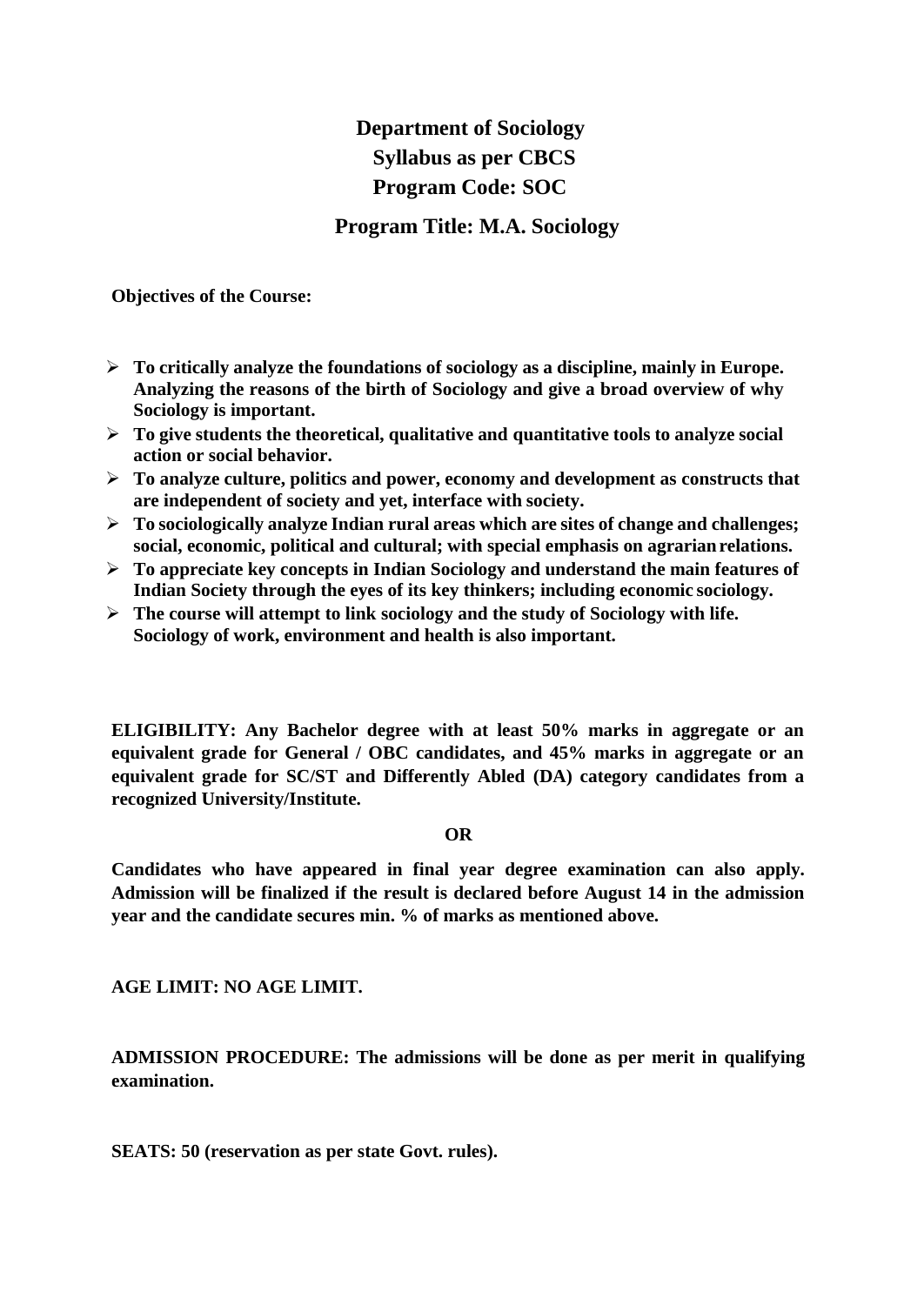| <b>DURATION: Four Semesters (Two Years).</b> |  |  |  |  |
|----------------------------------------------|--|--|--|--|
|----------------------------------------------|--|--|--|--|

| <b>Course Code</b> | <b>M.A. Semester-I</b>                           | <b>ICE</b> | <b>Maximum</b><br><b>Marks</b><br>(100)<br><b>ETE</b> |                     |
|--------------------|--------------------------------------------------|------------|-------------------------------------------------------|---------------------|
| SOC 101 Core       | <b>Foundations of Sociological Thought.</b>      | 25         | 75                                                    | 5<br><b>Credits</b> |
| SOC 102 Core       | Principles and methods of data collection.       | 25         | 75                                                    | 5<br><b>Credits</b> |
| SOC 103 Core       | <b>Sociology of Development</b>                  | 25         | 75                                                    | 5<br><b>Credits</b> |
| SOC 104 Core       | <b>Society and Culture in Contemporary India</b> | 25         | 75                                                    | 5<br><b>Credits</b> |
| SOC 105 Core       | <b>Minor Project</b>                             | 100        |                                                       | <b>Credits</b>      |

| <b>Course Code</b> |  | M.A. Semester-II                         |            | <b>Maximum</b><br><b>Marks</b><br>(100) |                        |
|--------------------|--|------------------------------------------|------------|-----------------------------------------|------------------------|
|                    |  |                                          | <b>ICE</b> | <b>ETE</b>                              | <b>Credits</b><br>(24) |
| SOC 201 Core       |  | Modern sociological thought.             | 25         | 75                                      | 5<br><b>Credits</b>    |
| SOC 202 Core       |  | Principles and methods of data analysis. | 25         | 75                                      | 5<br><b>Credits</b>    |
| SOC 203 Core       |  | Development in India.                    | 25         | 75                                      | 5<br><b>Credits</b>    |
| SOC 204 Core       |  | <b>Rural Sociology.</b>                  | 25         | 75                                      | 5<br><b>Credits</b>    |
| SOC 205 Core       |  | <b>Minor Project</b>                     | 100        |                                         | 4<br><b>Credits</b>    |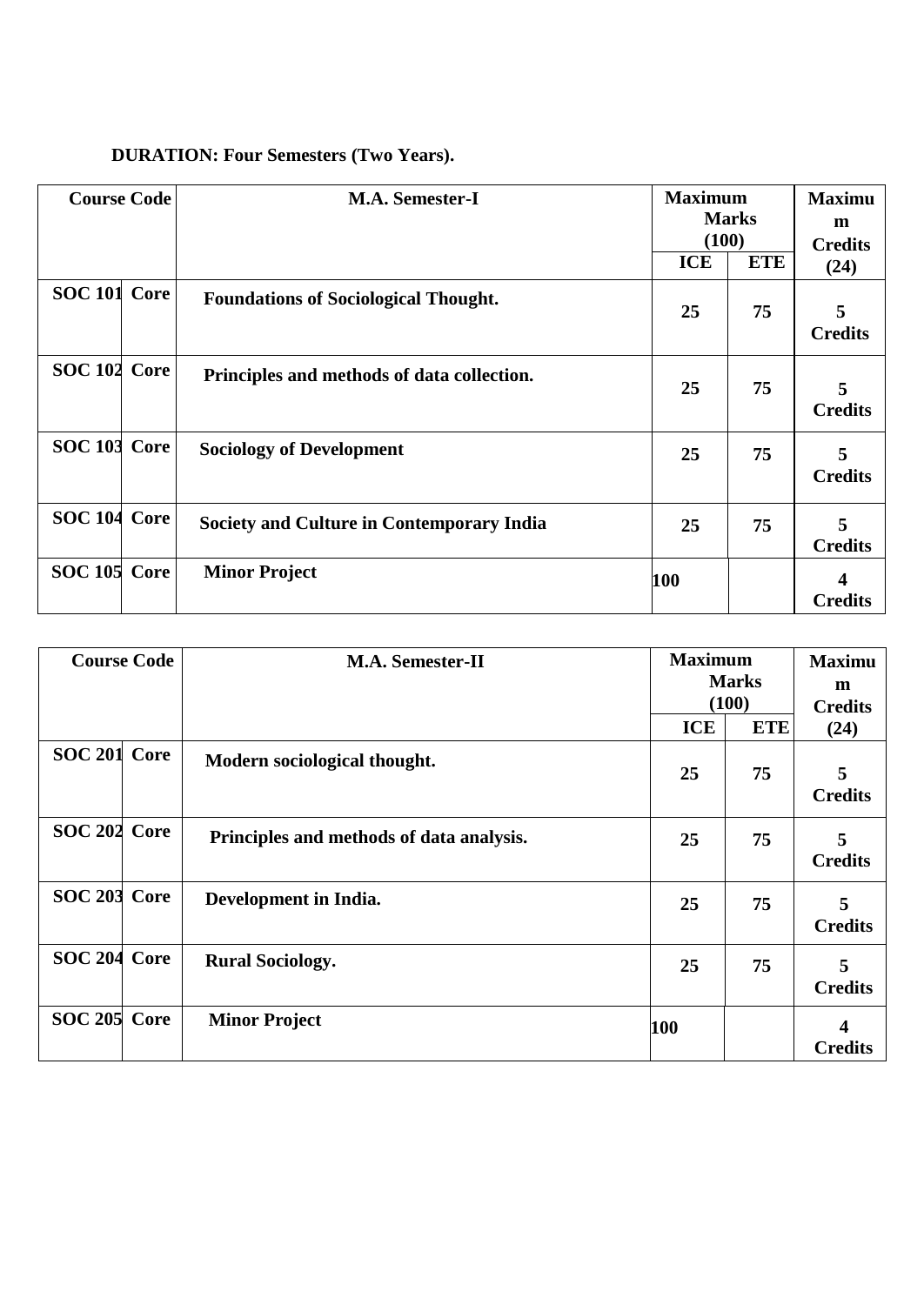| <b>Course Code</b>          |                 | <b>M.A. Semester-III</b>                                                                                 | <b>Maximum</b><br><b>Marks</b><br>(100) |         | <b>Maxim</b><br>um<br><b>Credits</b> |
|-----------------------------|-----------------|----------------------------------------------------------------------------------------------------------|-----------------------------------------|---------|--------------------------------------|
|                             |                 |                                                                                                          | IC<br>E                                 | ET<br>E | (24)                                 |
| <b>SOC 301</b>              | Core            | <b>Modern sociological theory</b>                                                                        | 25                                      | 75      | 5 Credits                            |
| <b>SOC 302</b>              | Core            | <b>Urban Sociology</b>                                                                                   | 25                                      | 75      | 5 Credits                            |
| <b>SOC 303</b>              | Core            | <b>Industrial Sociology</b>                                                                              | 25                                      | 75      | 5 Credits                            |
| $SOC$ 304<br><b>SOC 305</b> | <b>Elective</b> | <b>Group A: Gender and Society</b><br><b>OR</b><br><b>Group B: A Written Assignment on Social Issues</b> | 25                                      | 75      | 5 Credits                            |
| <b>SOC 306</b>              | Core            | <b>Minor Project</b><br>Note: Student must opt two same group either from Group-A, or B                  | 100                                     |         | <b>4 Credits</b>                     |

| <b>Course Code</b>               |                 | <b>M.A. Semester-IV</b>                                                                                                    | <b>Maximum</b><br><b>Marks</b><br>(100) |    | <b>Maxim</b><br>um<br><b>Credits</b><br>(24) |
|----------------------------------|-----------------|----------------------------------------------------------------------------------------------------------------------------|-----------------------------------------|----|----------------------------------------------|
| <b>SOC 401</b>                   | Core            | <b>Contemporary Sociological Theory</b>                                                                                    | 25                                      | 75 | 5 Credits                                    |
| <b>SOC 402</b>                   | Core            | <b>Field Survey and Report Writing</b>                                                                                     | 100                                     |    | 5 Credits                                    |
| <b>SOC 403</b><br><b>SOC 404</b> | <b>Elective</b> | Group A: Sociology of Crime.<br>O<br>R<br><b>Group B: Political Sociology.</b>                                             | 25                                      | 75 | 5 Credits                                    |
| <b>SOC 405</b><br><b>SOC 406</b> | <b>Elective</b> | <b>Group-A: Social Demography</b><br>$\Omega$<br>$\bf{R}$<br>Group-B: A written assignment on Demographic<br><b>Issues</b> | 25                                      | 75 | 5 Credits                                    |
| <b>SOC 407</b>                   | Core            | <b>Minor Project</b>                                                                                                       | 100                                     |    | <b>4 Credits</b>                             |
|                                  |                 | Note: Student must opt two same group either from Group-A, or B                                                            |                                         |    |                                              |

**There is: ICE: Internal Continuous**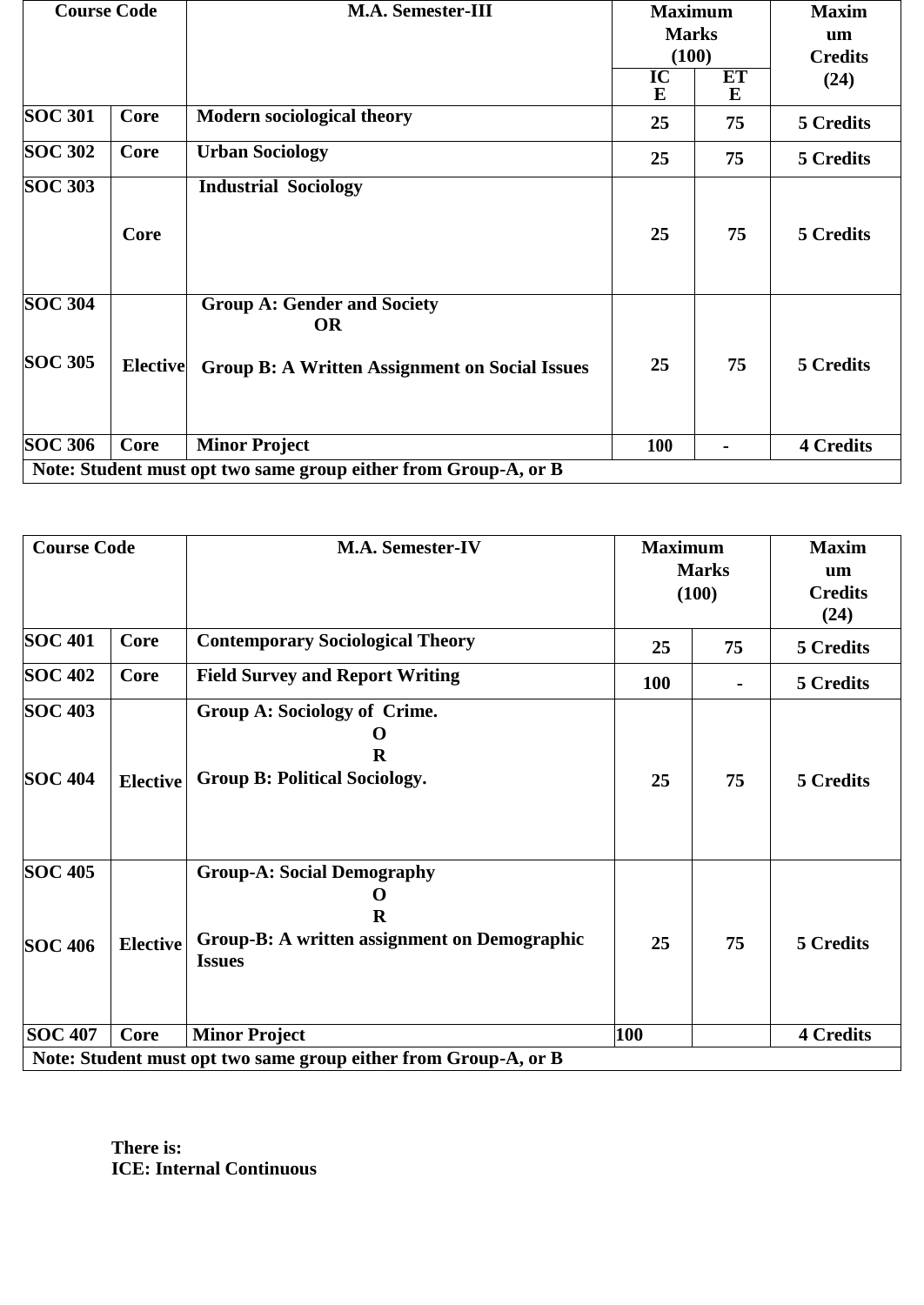**Evaluation ETE: End-Term Examination**

**Program Outcomes:**

- **Students with a broad, abstract, and correct understanding of Indian society and globally accepted canon of sociology. Students will be able to navigate between theory and practice.**
- **Students will be able to produce work of readable quality which may even get a place in journals and newspapers. Students will be equipped with skills for jobs for writing.**
- **The course will be a catalogue of the past, present and future of Indian sociology. The course can be a window to India as a whole.**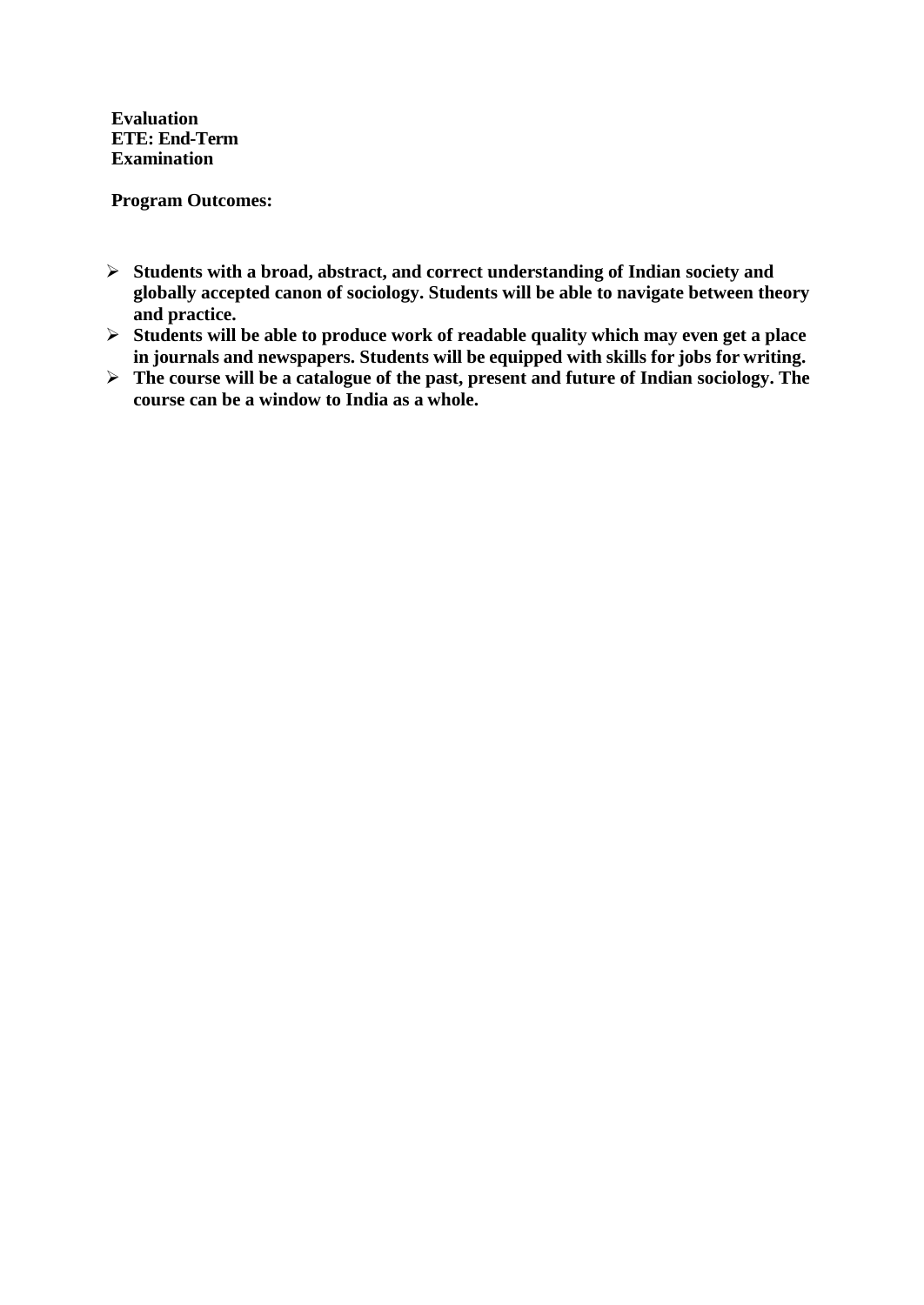### **Semester 1**

### **Paper SOC 101: Foundations of Sociological Thought**

**Unit 1:** Emergence of Sociology, Intellectual context: Enlightenment – the social, economic and political forces: the French and industrial revolution.

**Unit II:** Augusta Comte: Positivism, Law of three stages; Hierarchy of scienc**es.**

Unit III: Herbert Spencer: The evolutionary doctrine; the organic analogy, society and the steps of evolution.

**Unit IV:** Emile Durkheim: Contribution to the methodology of sociology concept of social facts; sociologism; theory of suicide.

**Unit V:** Vilfredo Pareto: logico-experimental method, explanation of nonlogical actions, theory of social change.

### **Essential Readings**

1. Aron, Raymond 1967, (1982 reprint), "Main Currents in Sociological thought", Harmondsworth, Middlesex, Penguin books.

2. Barnes H.E. 1959, "Introduction to the history of Sociology", Chicago, the

University of Chicago Press.

3. Coser, Lewis A. 1979 "Masters of Sociological thought", New York, Harcourt Brace.

4. Hughes, John A, Martin, Peter, J. and Sharrock, W.*W*. 1995, "Understanding Classical Sociology - Marx, Durkheim and weber", London, Sage Publication.

5. Sorokin P.A, "Contemporary SociologicalTheories".

6. Barnes, H.E, "An Introduction to the History of Sociology"

7. Timasheff, N.S, "Sociology Theory: Its Nature and Growth".

8. Hayek, F, 'The Counter-revolution of Science''.

9. Martindale,Don, "The Nature and Types of Sociological Theory".

10. Persons, Talcott, "The Structure of SocialAction".

11. Bogardus, E.S, "The Development of SocialThought".

12. Aron Raymond, "Main Currents in Sociological Thought" Vol. I & II.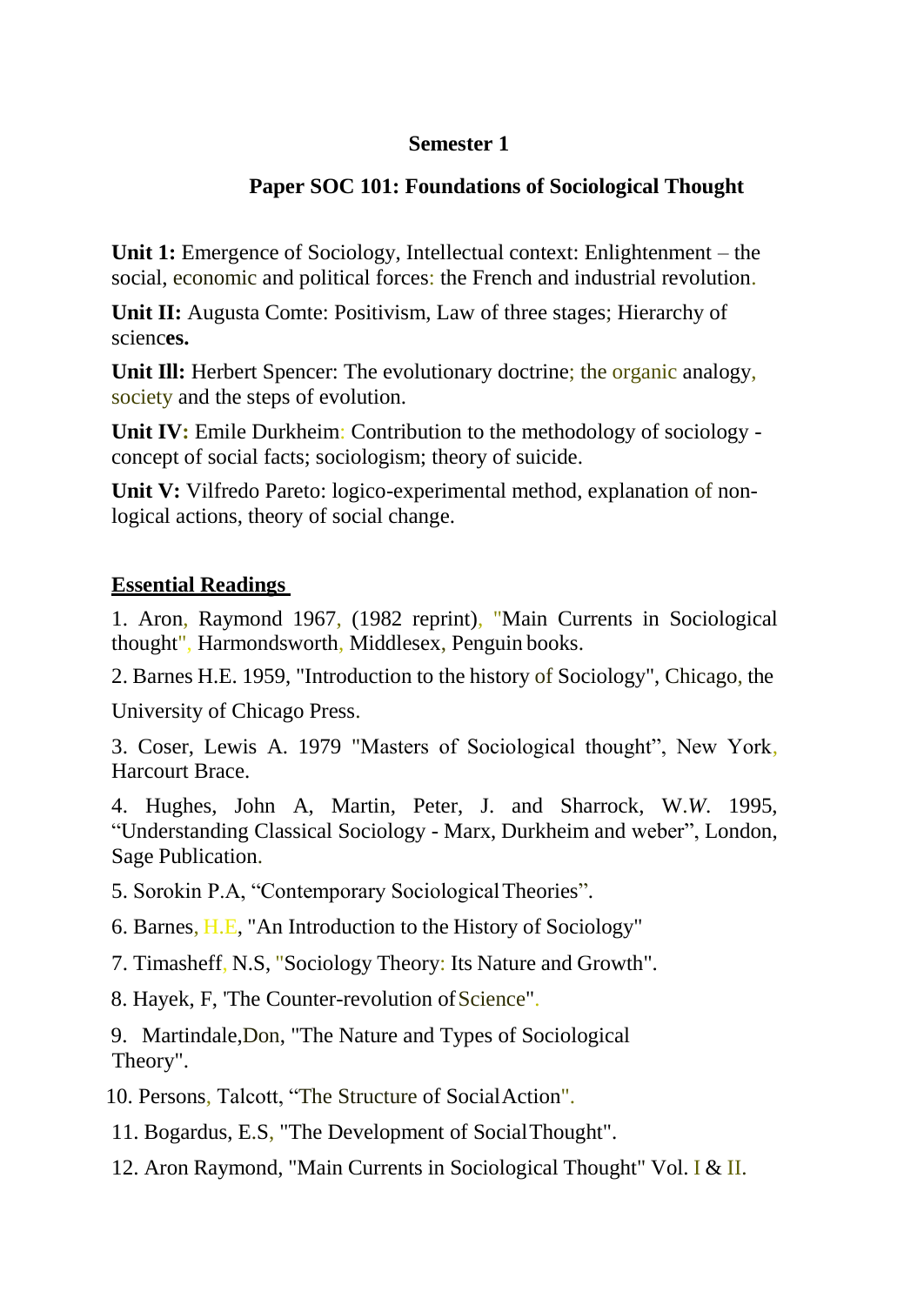- 13. Zetlin, Irvin, "Ideology and the development of Sociological Theory".
- 14. Tonnies, F, "Community and Society".
- 15. Fletcher D, "The making of Sociology", Vol. I &II.
- 16. **Co**ser, L, "Masters of SociologyThought".
- *17.* Dhanagare, D.N, "Themes and Perspectives in Indian Sociology"*.*

*18.* The Indian Council Science Research, A Survey of Research in Sociology and Social Anthropology; Vol.I, Bombay, Popular Prakashan, 19*4*7*.*

19. Mukherjee, D.P, "Diversities".

20. Bogardus, E.S, "The Development of Social Thought".

- 21. Singh, Baljeet, "The Frontiers of Social Science".
- 22. Parsons Talcott, 1937-1949, "the structure of social Action", Vol. I & II.

McGraw Hill, New York.

- 23. Zeitlin Irvin, 1981, "Ideology and the Development Sociological Theory". Prentice Hall.
- 24. Aron, Reymond, 1965 1967, "Main Currents in Sociological Thought", Vol. I and II, Penguin.
- 25. Coser, L.A. 1977, "Masters of Sociological Thought", New York : Harcourt Brace, pp. 43-87, *1*29-17*4, 2*17-*2*60.
- 26. Giddens, Anthony, 1997, "Capitalism and Modern Social Theory An Analysis of Writings of Marx, Durkheim and Weber", Cambridge University Press, Whole Books.

#### **Paper SOC 102: Principles and methods of Data Collection**

**Unit 1:** Logic of social sciences; meaning of social research; steps in social research.

Unit II: Conceptual foundations of research: concepts, definitions and hypotheses; theory and fact.

**Unit Ill:** Research design: (Exploratory*/*Formulative; Descriptive*/* Diagnostic and experimental).

Unit IV: Types and Sources of data; methods and techniques of data collection: observation, interview, questionnaire, case study method, content analysis; Projective techniques; sociometry and scaling.

Unit V: Sampling types and methods.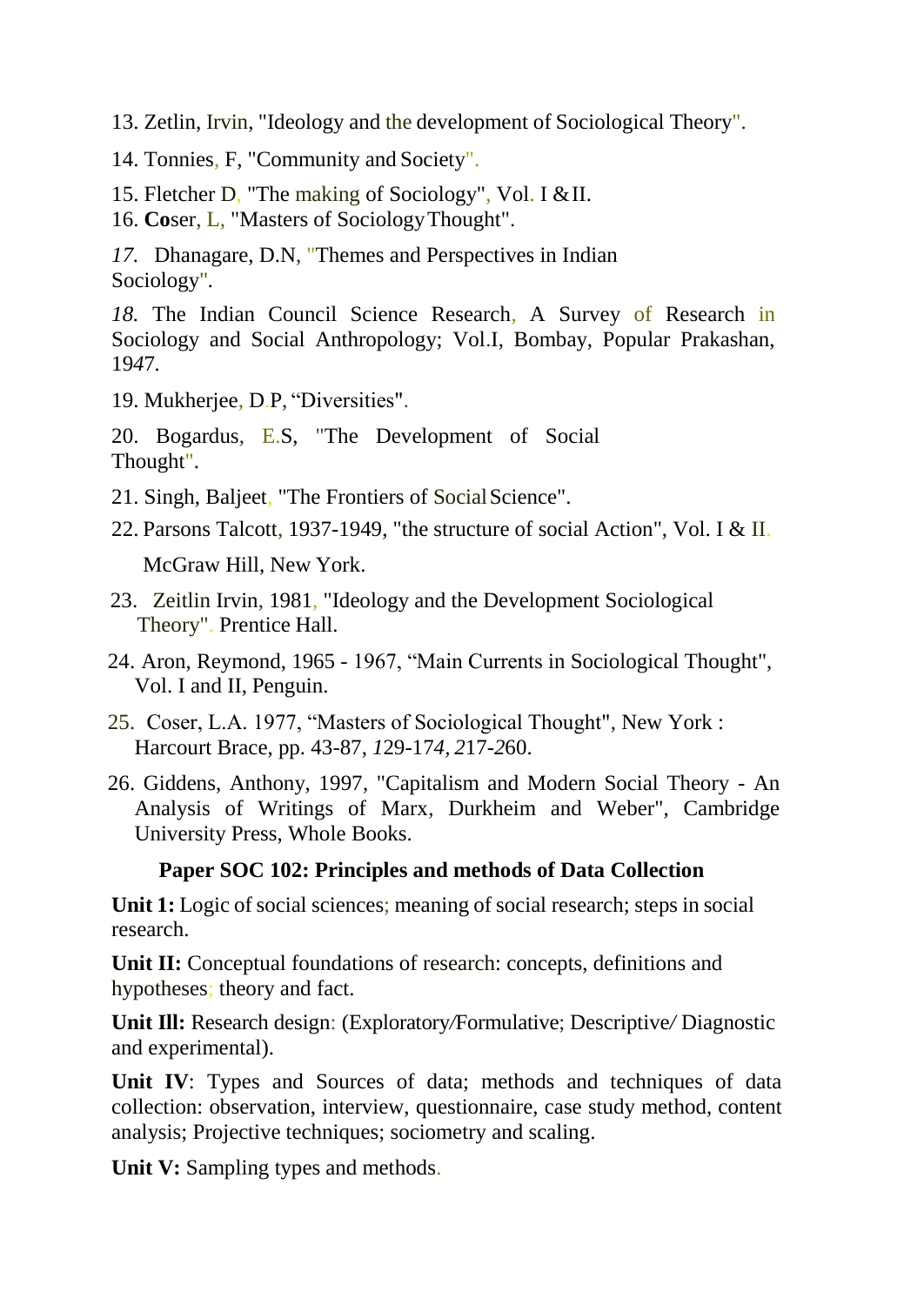### **Essential Reading:**

1. Bryman, Alon 1988, "Quality and Quantity in Social Research", London,

2. Unwin Hyman D.A. de Vaus 1986 "Surveys in Social Research", London, George Relen and Unwin.

3. Hughes, John, 1987, "The Philosophy of Social Research" London, Longman.

4. Madge, John, 1970, "The Origins of Scientific Sociology" London, Tavistock.

5. Madge, John, "Tool of SocialScience".

6. Popper K. 1999, "The Logic of Scientific Discover", London Rutledge.

**7.** Sjoberg, Gideon and Rojes Nett, 1997, "Methodology for Social Research", Jaipur, R**awat.**

8. Smelser, Neil J. "Comparative Methods in SocialScience".

9. Young, P.V, 1988, "Scientific Social Surveys and Research", Ne*w*  Delhi, Prentice Hall.

10. Madge, John, "Tools of social research".

11. Festinger, Leon & Katz, Daniel, "Research methods in the Behavioral Sciences".

12. Goode W.J. & Hatt, P.K, "Methods in socialresearch".

13. Young, Pavlin V, "Scientific Social Survey andResearch".

14. Bell, J.E, "Projective Techniques: A Dynamic Approach to the study of Personality".

15. Anderson, H.H. and Anderson, G.L, "An introduction to Projective techniques and other devices for understanding the dynamics of human behavior".

16. Lundberg, G*.*A, "Social Research",

17. Sorokin. P.A, "Fads and Foibles in sociology and related sciences".

18. Cohen M.R. & Nagel. E, "An introduction to logic and scientific method".

19. Ackoff. R.L, "The Design of Social Research".

20. P.F., Star, S.A. and Clausen, J.A, "*M*easurement and prediction: Studies in social psychology in World War Il".

21. Cohen, "Statistical methods for socialscientists".

22. Ghosh and Choudhary, "Element of statistics".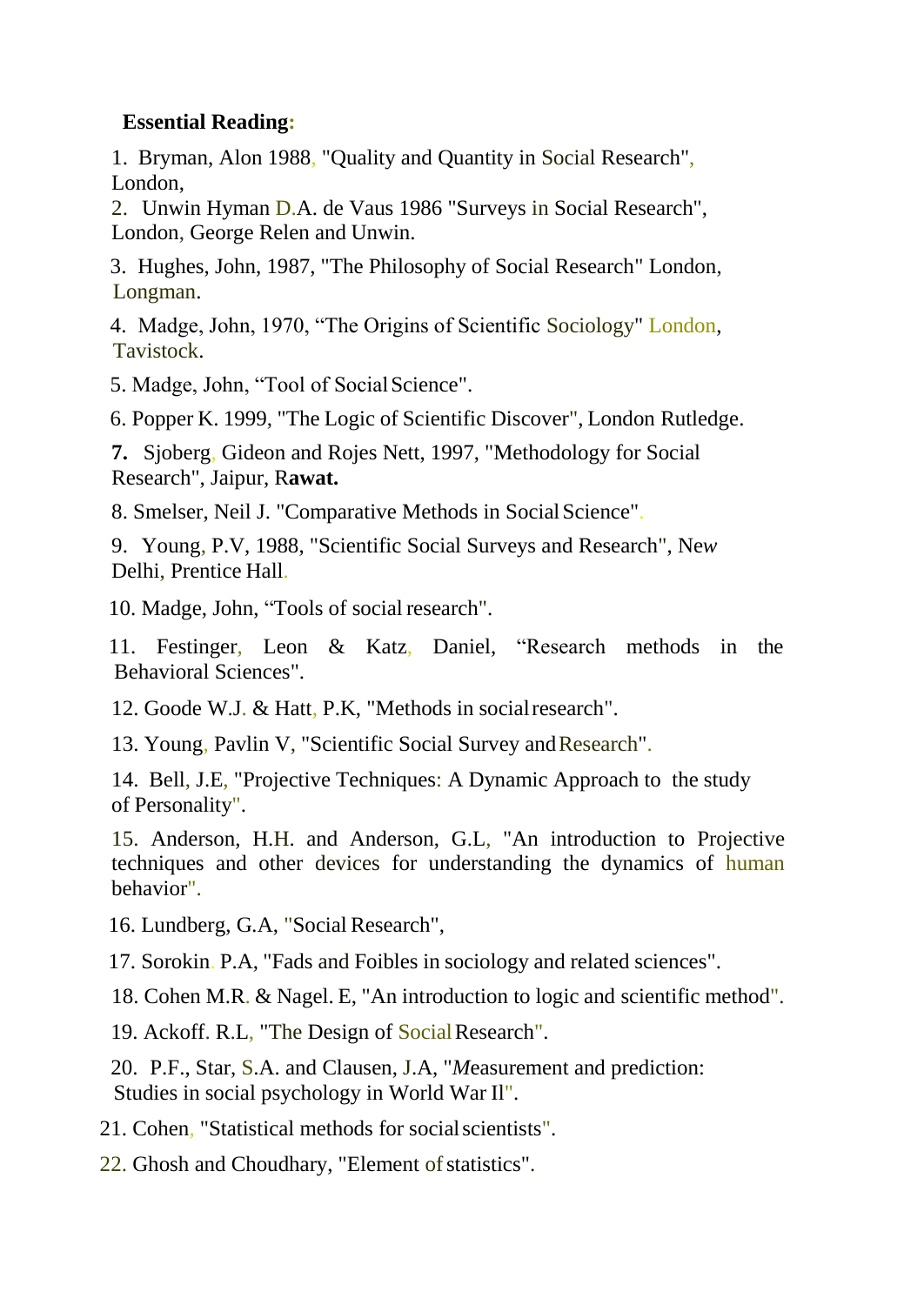- 23. Selltiz, Z.C.Jahoda, M. Others, "Research method in social Relations".
- 24. Lazarsfeld P.F. and Rosenberg M.W, "The language of social research".
- 25. Cattell, R.B: Factors Analysis, "An introduction and manual for the psychologist and social scientist".
- *27.* Dandapani, S, "Fundamentals of social survey and research method".
- *28.* Soser, C.A. and Kalton G, "Survey methods in social investigation".
- 29. Bailey, Kenneth D, "Methods of social research".
- *30.* Merton, R.K, "Social Theory and Social Structure".

### **Paper SOC 103: Sociology of Development**

**Unit l:** Changing conceptions of development: economic growth, human development, social development, sustainable development.

Unit II: Developed and developing societies, Problems of developing societies (with special reference to India).

**Unit III:** Theories of development; Ideas of B.F. Hoselitz, W*.*W. Rostow*, W.*A. Levis

**Unit IV:** Theories of underdevelopment: ideas of Andre Gunder Frank; Emmanuel Wallerstein; Samir Amin.

Unit V: Paths of development: capitalist, socialist, mixed economy, Gandhian. Culture and Institutional barriers of development; social structure and development.

### **Essential Readings**

- 1. Hoselitz, B.F. "Sociological aspects of Economic growth".
- 2. Lerner Daniel, "The Passing of traditional Society".
- 3. Schumpeter, J.A., "Theory of Economicdevelopment"
- 4. Gunnar Myrdal, "Asian Drama"
- 5. Desai A.R., "Indias path of development: A Marxist approach".
- 6. Giddens Anthony, "Introduction toSociology".
- 7. Hag, Mahbubul, "Reflection on Human Lewisdevelopment"
- 8. Lewis W. Arthur, "Theory of Economic GrowthSharma".
- 9. S.L.Sharma : Development, "Social- Culturaldimensions in India".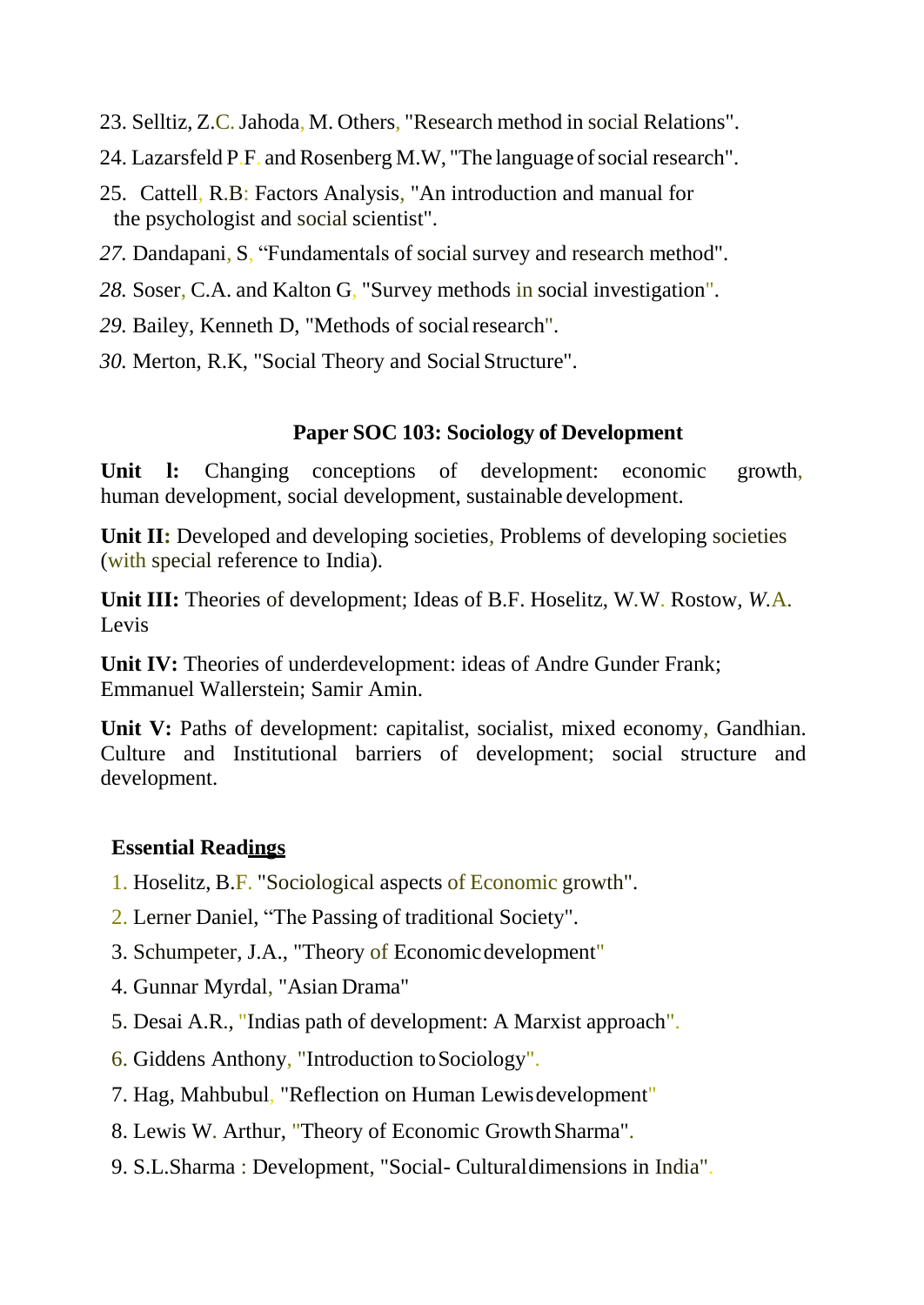10. Singh, *Y*ogendra, "Culture change inIndia".

11. Mishra K.K, "Vikas ka Samaj Shastra",Bhawdiya Prakashan.

12. Lerner Daniel: "The Passing of traditional society Modernising the middle East"

13. J.A. Schumpeter : Theory of EconomicDevelopment.

14. Michael P. Todaro : "Theory of EconomicDevelopment".

15. Alam During - How much is Enough? The Consumer society and the future of earth.

16. Muchkund Dubey (ed.) 'Indian Society, Today; Challenges of Equality, Integration and Empowerment.

17. Walden Bell – Brave new third world; Strategies for Survival in the Global Economy.

19. Desai A.R. India's path of Development -A Marxist Approach.

20. Gidden Anthony, 'Global problems of ecological Crisis' in 'Introduction to Sociology

21. Haq, Mahbubul, Reflection on human development.

22. Sharma, S.L., 'Criteria of Social Development in Journal of Social Action.

23. Sharma, S.L, "Development: Socio-culturedimensions".

24. Singh, Yogendra, "Modernization of Indiantradition".

25. Samsad, "Perspectives of sustainable development in Asia".

26. Wallerstein Immanual, "The Modern WorldSystem".

27. *W*aters, Malcolm, "Globalization".

28. Kabir, Naila, "Reverse Realities".

29. Ostergaard L, "Gender and Development".

30. Toffler Alvin," The Third Wave".

31. Capara, 'Turning Point',

32. U.N.O. Measures for the Economic Development of underdeveloped countries.

33. Mc clelland, David  $\overline{C}$  "The Achieving Society".

34. Turner, Roy, "India's Urban future".

35. Levy, Marion J. Jr. "Modernization and the structure of Societies".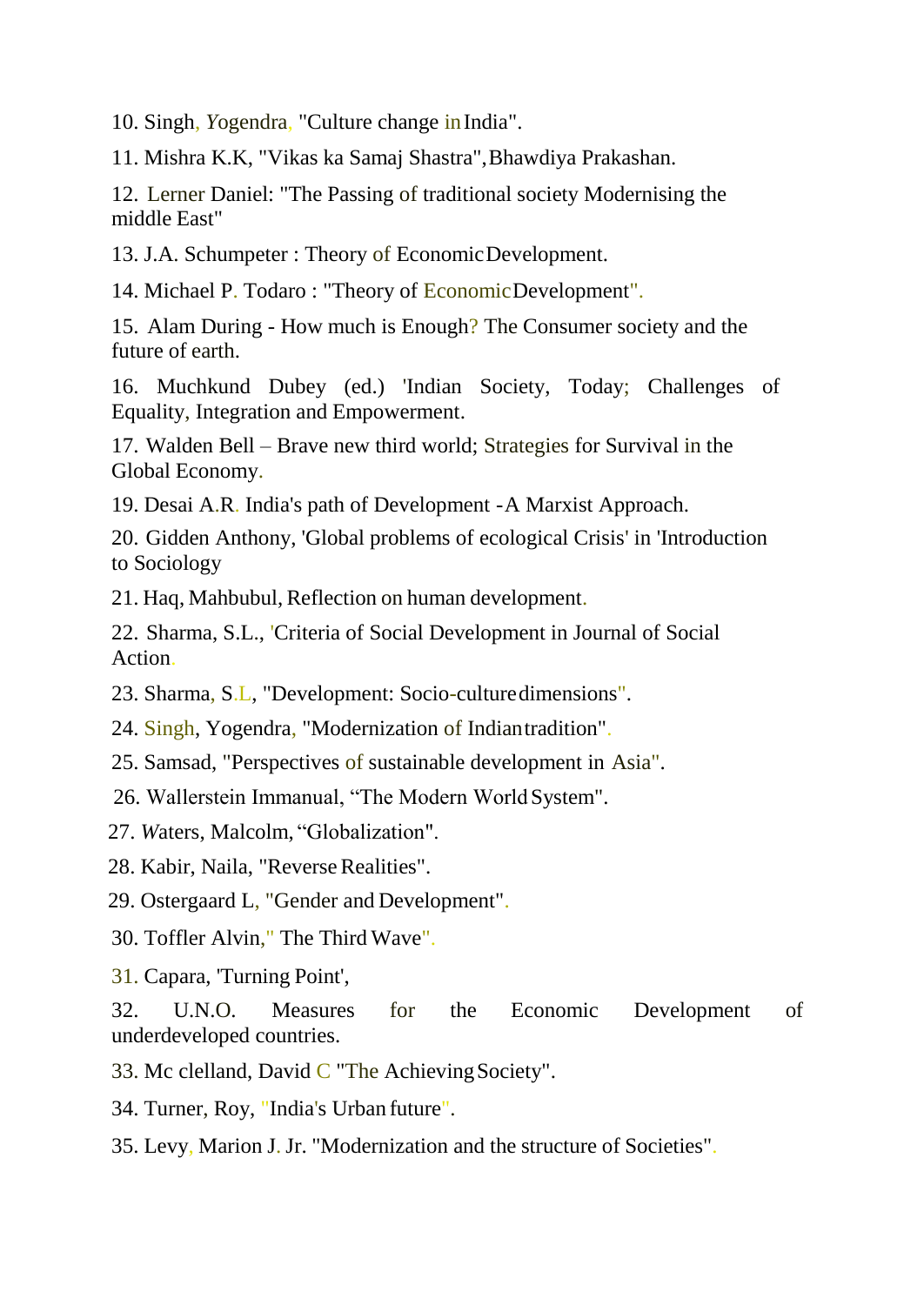36. Bella, Robert N.N, "Religion and Progress in modernAsia".

37. Foster, Georg M, "Traditional culture and impact of technological change".

38. Loomis, C.P. and Loomis Z.K, "Socio-economic change and religious Factor in India".

39. Hoselitz B.F. and Moore W.E, "Industrialization and Society".

40. Hetzier, Stanley, "A technological growth and social change".

41. U.N.O: Process and problems of industrialization in underdevelopment countries.

42. Government of India: A Guide of community development.

43. Frank, Andre, Gunder, "On CapitalistUnderdevelopment".

44. GadgilD.R; 'Origin of modern Indian business class"

45. An interim report, "The industrial revolution in India in recent times 1860- 1939.

46. Peter Kilby: Entrepreneurship andeconomic-development.

47. Hagen E.E: On the Theory of Social Change: How Economic Growth Begins.

48. Galbreith, J.K: The Affluent Society.

### **Paper SOC 104: Society and Culture in contemporary India**

**Unit 1:** Family and marriage in contemporary India.

Unit II: Caste in contemporary India: Caste and Class, Caste and Politics.

**Unit III:** Religion in Contemporary India: religion and politics, popular religion and emerging cults.

Unit IV: Culture in contemporary India: Problems of Cultural Synthesis, impact of globalization on Indian culture.

**Unit V:** Women in contemporary India: empowerment of women-role of State and Non-governmental organizations.

### **Essential Readings:**

1. Bose. N.K, 1967 "Culture and Society in India", Bombay, Asia Publishing House.

2. Bose. N,K, 1975, "Structure of Hindu Society" New Delhi,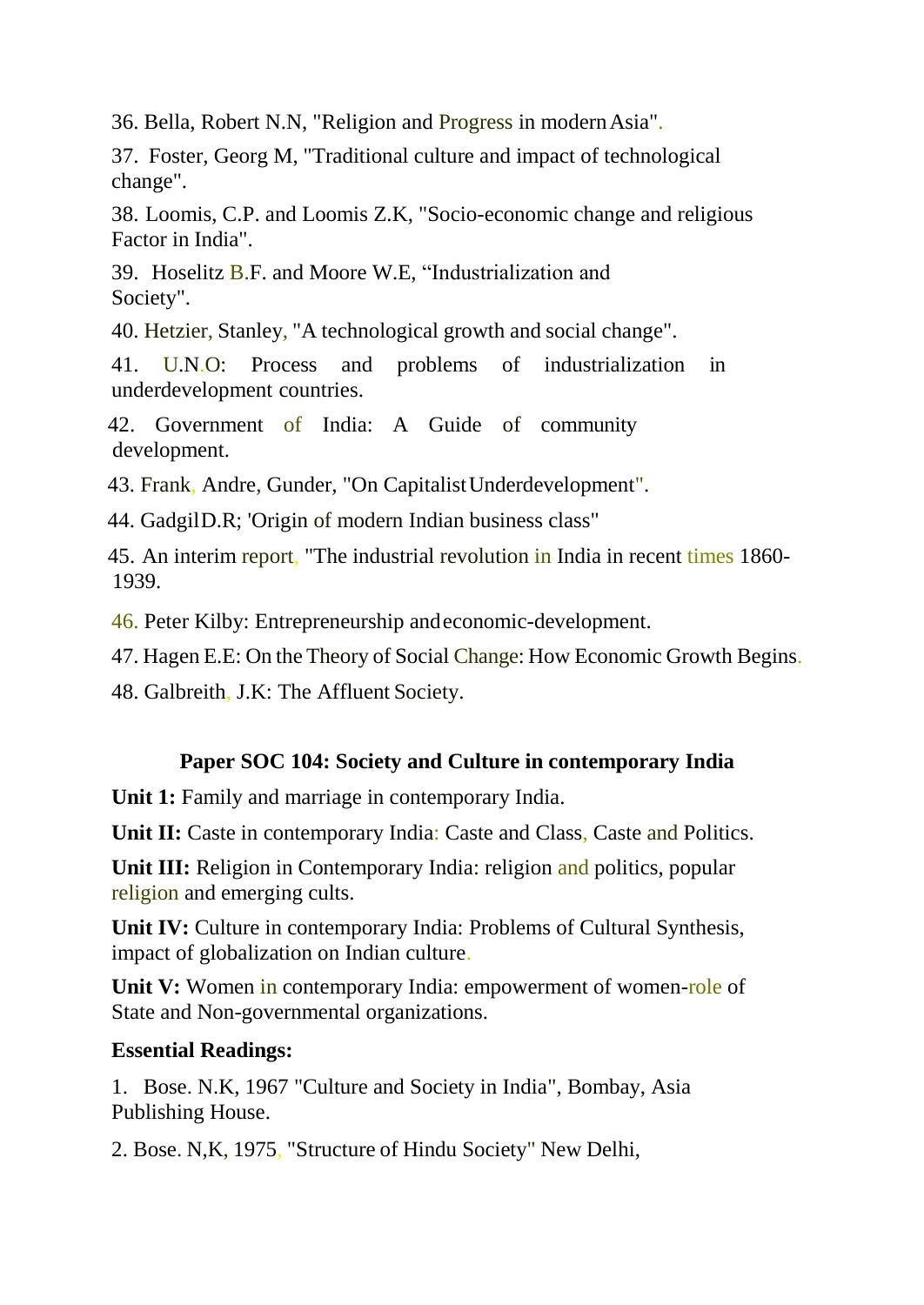- 3. Dube. S.C 1990, "Society in India", New Delhi, National Book Trust.
- 4. Karve Irawati, "Hindu Society: An Interpretation" Poona, Deccan College.
- 5. *M*andelbaum, D.G 1970, "Society in India Bombay", Popular Prakashan.
- 6. Srinivas M.N.1980, "India: Social Structure",New Delhi, Hindustan Publishing Corporation.
- 7.Srinivas M.N. 1963, "Social Change in Modern India", California, Berkeley University of California. Press)
- 8. Singh Yogendra 1973, "Modernization of Indian Tradition" Delhi, Jhonson Press.
- 9. Uberoi Patricia 1993, "Family, Kinship and Marriage in India", New Delhi, **Oxf**ord University Press.
- 10. Sharma, K.L. 1999, "Social Inequality in India", Rawat Publications. Jaipur.
- 11. Singh Yogendra 2003,"Culture and Change in India", Rawat Publications, Jaipur.
- 12. De Souza, P.R. ed. 2000, "Contemporary India-Transition", New Delhi, Sage.
- 13. Dharagare D.N. 1993," Themes and Perspectives in Indian Sociology, Jaipur, Rawat Pub.
- 14. Dube, S.C. 1967, "The Indian Village".
- 15. Singh, Y. 1986, "Indian Sociology: Social Conditioning and Emerging Concerns", Delhi

16. Prabhu, P.H, "Hindu Social Organization: A study in socio-psychological and ideological foundations".

- 17. Radhakrishnan, S. & Raju, P.T, "The concept of Man in Comparative Philosophy".
- 18. Kane, P.V, "History of the Dharmashatras; Ancient and Medieval Religious and Civil Laws (Vol. 3).
- 19. Kapadia, K.M, "*M*arriage and Family in India" (Bombay).
- 20. Dubois, AJ*.*A. & Beauchamp, H.K, "Hindu Manners, Customs and Ceremonies".
	- 21. Ghurye, G.S. "Caste Class and Occupation".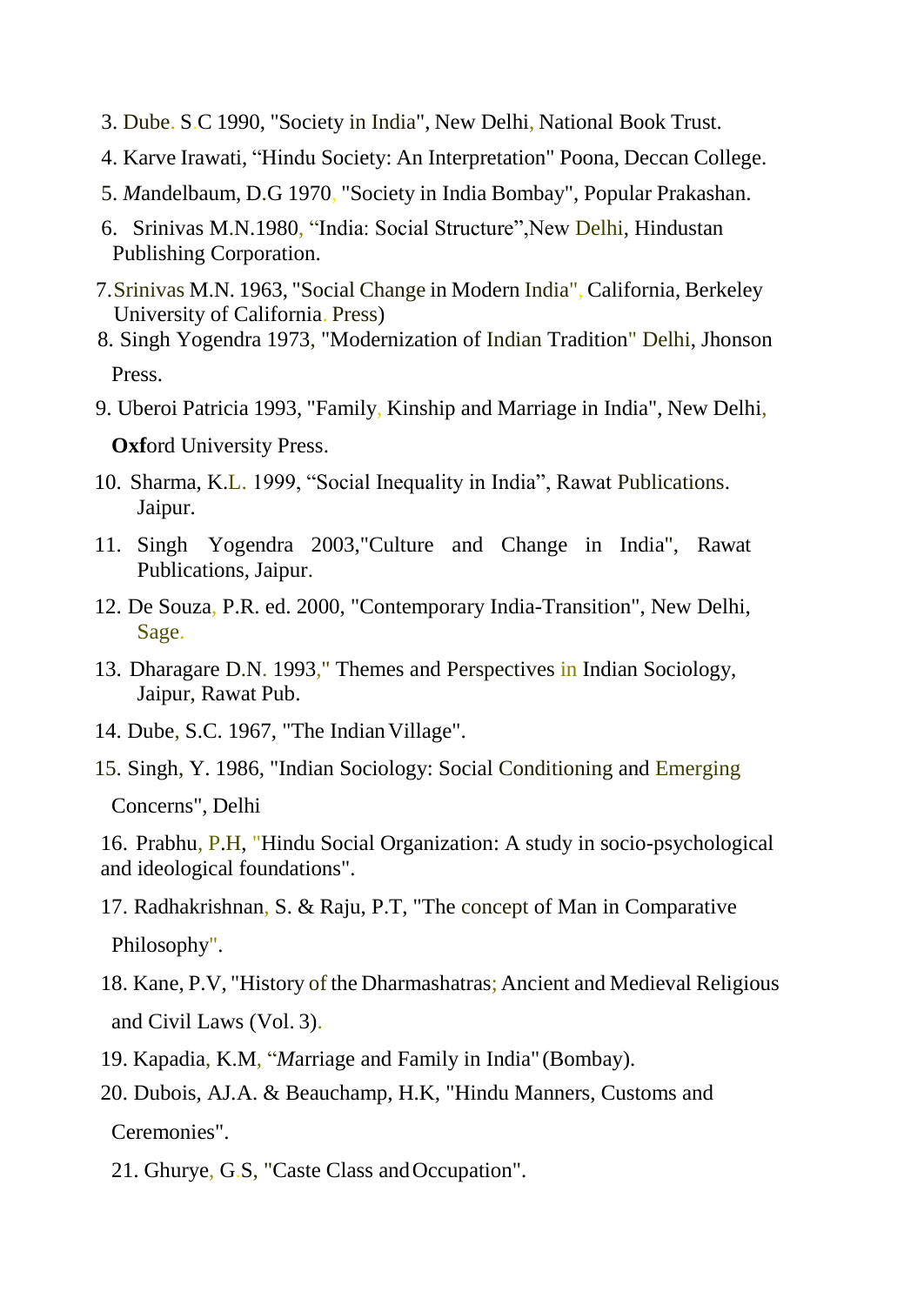22. Risley, H.H, "The People of India".

23. Srinivas, *M*.N, "The Dominant Caste and Other Essays, Social Change in

Modern India'

24. Karve, Irawati, "Kinship Organization in India".

25. Hutton, J.H, "Caste in India", (Oxford UniversityPress).

26. Mukerji, D.P, "Modern Indian culture: A Sociological Study".

27. Ghurye, G.S, "Social Tension in India".

28. Bottomore, T.B, 'Abhijan Aur Samaj', Modern Indian Elite in Unnithan, T.K. & et al (ed) Toward a Sociology of Culture in India.

29. Singh, Yogendra, "Modernization of Indian Tradition: A systematic Study of Social Stratification and Change in India.

30. Singh Yogendra, "Culture Change in India".

31. Singh, K.S, "Peoples of India" (Vol.1).

32. Sharma, K.L, "Essays on Caste and Class".

33. Mandellbaum, David G, "Society in India", Vol. I & II

### **Semester II**

## **Paper SOC 201: Modern Sociological Thought**

**Unit 1:** Karl Marx- Dialectical materialism; historical materialism; concept of Alienation.

**Unit II:** Max Weber-Methodology of social sciences; theory of social action; theor*y* of authority.

**Unit III:** C.H. Cooley- The Looking glass self; Organic view of Society; Concept of primary group.

**Unit IV:** Karl Mannheim-Sociology of knowledge.

Unit V: Pitrim Sorokin- Social stratification and social mobility; view of society and culture.

# **Essential Readings**

1. Sorokin P.A: Contemporary Sociological Theories

2. Timasheff, N.S: Sociology Theory: Its Nature andGrowth.

3. Aron Raymond: Main Currents in Sociological Thought Vol. 1 & 11.

4. Zetlin, Irving: Ideology and the development of Sociological Theory.

5. Coser, L: Masters of SociologyThought.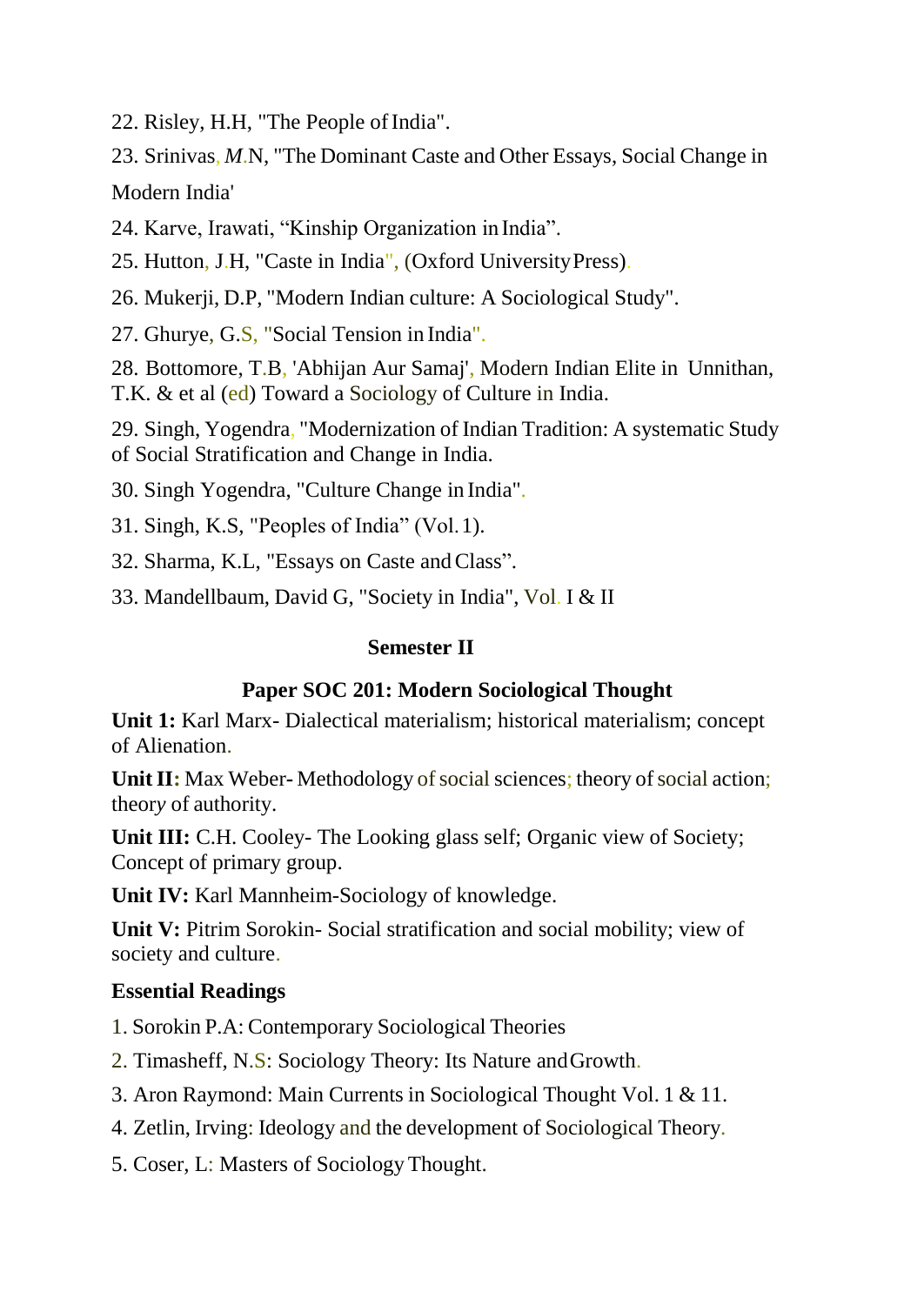6. Bogardus,  $E.S$ : The Development of Social Thought.

7. Singh, Baljeet: The Frontiers of Social Science.

8. Nisbet, 1966 :The Sociological Tradition. Heinemann Educational Books Ltd., London.

9. Coser, L*.*A. 1*9*77: Masters of Sociological Thought, Ne*w* York: Harcourt Brace, pp. 43-87, 129-1*7*4,217-260.

## **Paper SOC 202: Principles and Methods of Data Analysis**

**Unit 1:** Editing of data, classification and Tabulation of data.

**Unit II:** Diagrammatic and graphic representation of data.

**Unit III:** Measures of central tendency: Mean, Median, Mode; Measures of dispersion: mean deviation, standard deviation.

Unit IV: Bivariate analysis: Karl Pearson's coefficient of correlation, Spearman's coefficient of correlation; association of attributes.

**Unit V:** Tests of significance and tests of hypotheses: chi-square test, t-test. **Essential Reading**

1. Bryman, Alon 1988. Quality and Quantity in Social Research, London,

2. Unwin Hyman D.A. de Vaus 1986 "Surveys in Social Research", London,

George Relen and Unwin.

- 3. Hughes, John. 1987, "The Philosophy of Social Research" London, Longman.
- 4. Madge, John. 1970, "The Origins of Scientific Sociology" London, Tavistock.
- 5. Madge, John, "Tool of Social Science".
- 6. Popper K. 1999, "The Logic of Scientific Discover", London Rutledge.
- 7. Sjoberg, Gideon and Rojes Nett. 1997, "Methodology for Social Research",

Jaipur, Rawat.

8. Smelser, Neil J."Comparative Methods in Social Science".

9. Young, P.V. 1988, "Scientific Social Surveys and Research", New Delhi, Prentice Hall.

10. Madge, John, "Tools of socialresearch".

11. Festinger, Leon & Katz, Daniel "Research methods in the Behavioral Sciences".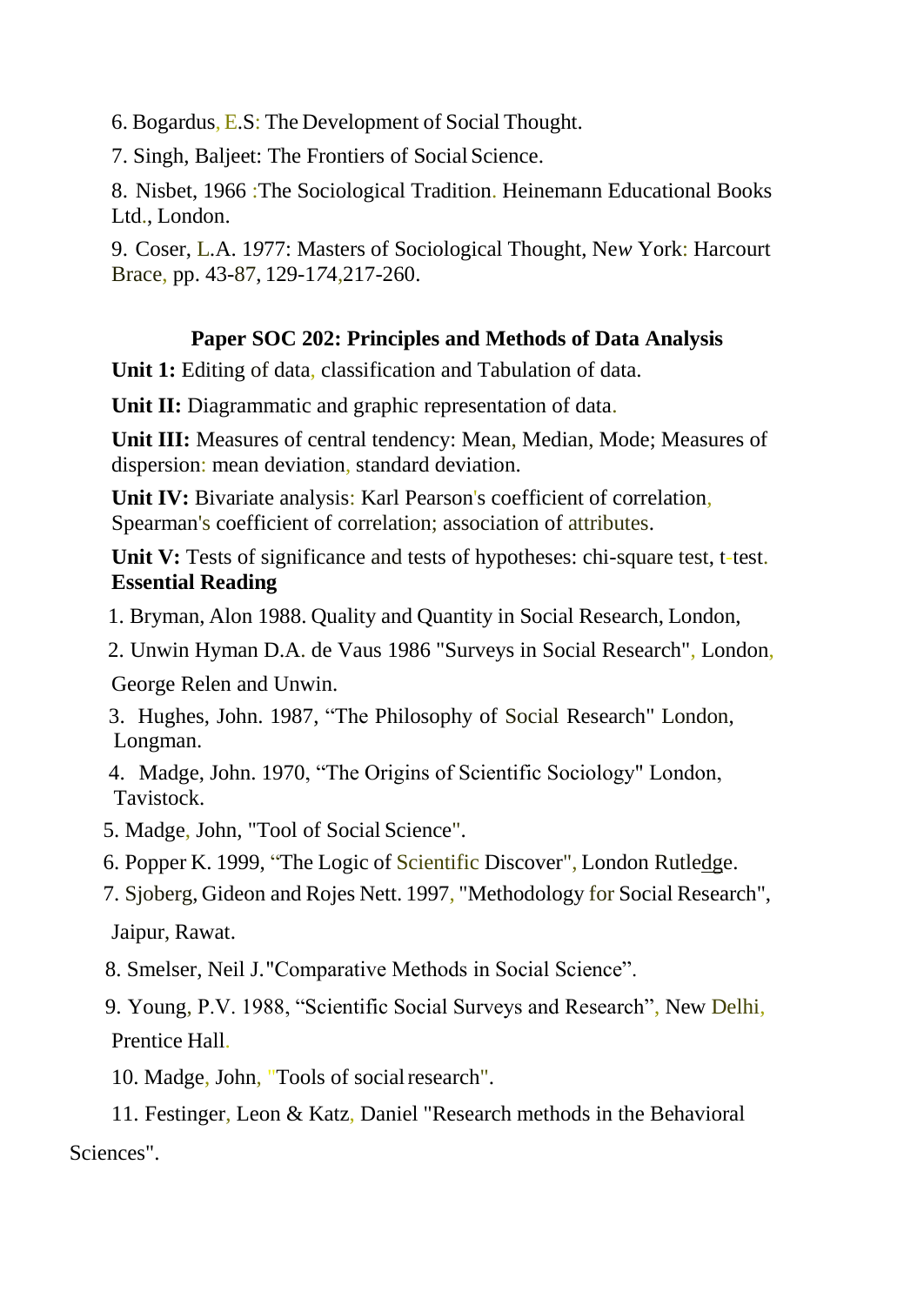12. Goode W.J. & Hatt, "P.K Methods in social research".

13. *Y*oung, Pauline V: Scientific Social Survey andResearch.

14. Bell, J.E: Projective Techniques: A Dynamic Approach to the study of Personality.

15. Anderson, H.H, and Anderson, G.L. "An introduction to Projective techniques and other devices for understanding the dynamics of human behavior".

16. Lundberg, G.A: Social Research.

17. Sorokin. P.A: "Fads and Foibles in sociology and related sciences". 18. Cohen, M.R. & Nagel, E: An introduction to logic and scientific method.

19. Ackoff. R.L.: The Design of Social Research

20. P.F., Star, S.A. and Clausen, J.A.; *M*easurement and prediction: Studies in social psychology in World War II.

21. Cohen: Statistical methods for socialscientists

22. Ghosh and Choudhary: Element ofstatistics.

23. Selltiz, Z*.*C., Jahoda, M. Others: Research method in social Relations.

24. Lazarsfeld P.F. and Rosenberg M.W.: The language of social research.

25. Cattell, R.B.: Factors Analysis: An introduction and manual for the psychologist and social scientist.

26. Dandapani, S.: Fundamentals of social survey and research method.

27. Coser, C.A, and Kalton, G.; Survey methods in social investigation,

28. Bailey, Kenneth D., Methods of social research.

29. Merton, R.K: Social Theory and Social Structure.

#### **Paper SOC 203: Development in India**

**Unit 1:** Indian experience of development: colonial period and development, post Colonial period and development; Sociological appraisal of five year Plans.

**Unit II:** Culture and Development: Culture as an aid to development, culture as an impediment to development, development and upsurge of ethnicity.

Unit III: Development and the marginalized: minorities and development, Scheduled caste*s/* tribes and development.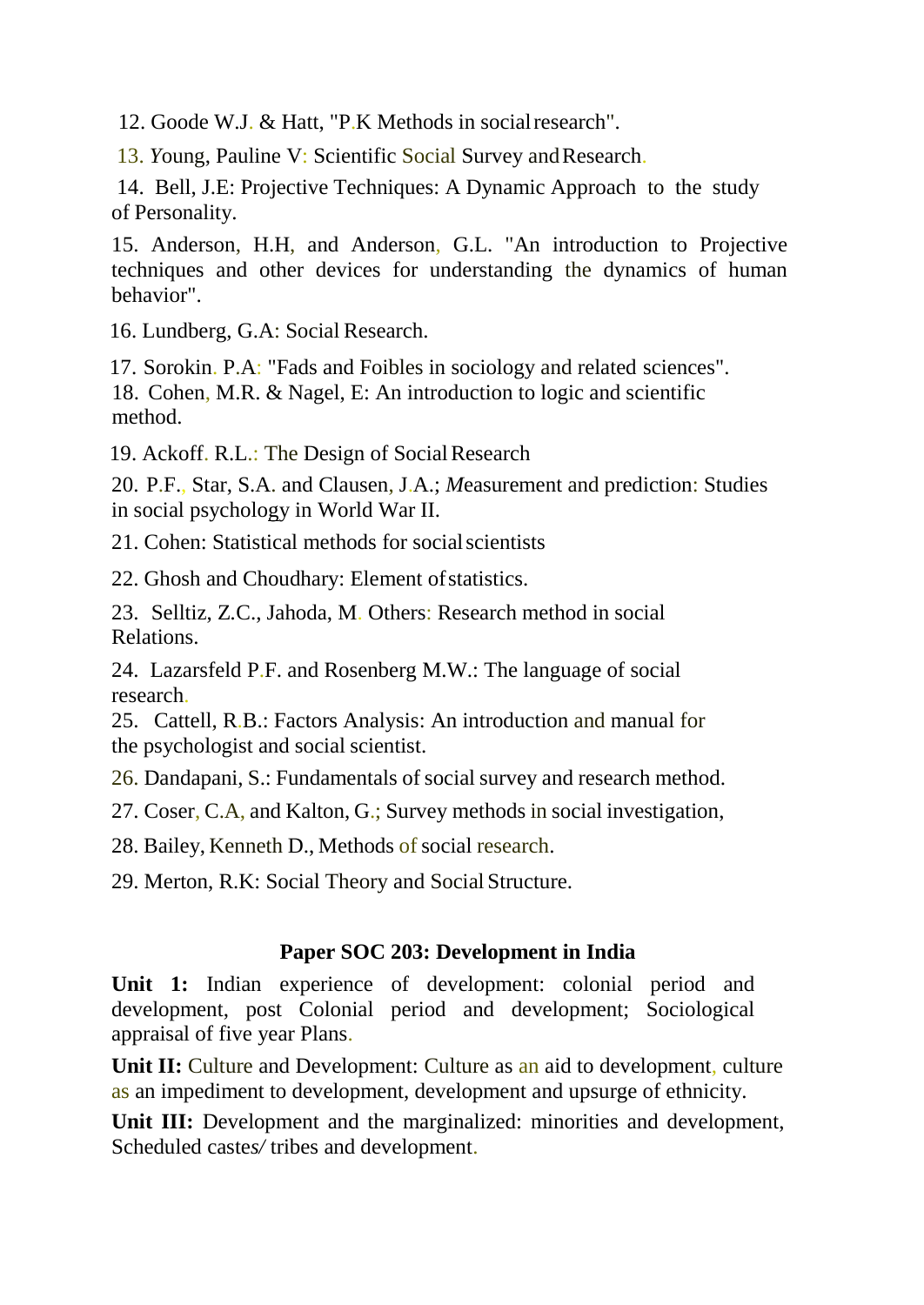Unit IV: Consequences of development: Development and displacement; development and environmental degradation.

**Unit V:** The nature and dynamics of globalization; socio-economic and cultural impact of globalization on India; globalization and public policy.

### **Essential Readings**

- 1. Haselitz, B.F, "Sociological aspects of Economic growth".
- 2. Lerner Daniel, "The Passing of traditionalSociety".
- 3. Schumpeter, J.A., "Theory of Economicdevelopment"
- 4. Gunnar Myrdal, "Asian Drama"
- 5. Desai A.R., "Indias path of development: A Marxistapproach".
- 6. Giddens Anthony, "Introduction toSociology".
- 7. Haq, Mahbubul, "Reflection on Human Lewis development"
- 8. Lewis W. Arthur, "Theory of EconomicGrowth Sharma".

9. S.L.: Development, "Social- Cultural dimensions inIndia".

10. Singh, Yogendra, "Culture change inIndia".

11. Mishra K.K.,"Vikas ka Samaj Shastra",Bhawdiya Prakashan.

12. Lerner Daniel: "The Passing of traditional society Modernising the middle East"

13.J.A. Schumpeter: Theory of Economic Development.

14. Michael P. Todaro: "Theory of EconomicDevelopment".

15. Alam During - How much is Enough? The Consumer society and the future of earth,

16. Muchkund Dubey (ed.) 'Indian Society, Today; Challenges of Equality, Integration and Empowerment.

17. Walden Bell – Brave new third world; Strategies for Survival in the Global Economy.

18. Desai A.R. India's path of Development - A MarxistApproach.

19. Gidden Anthony, 'Global problems of ecological Crisis' in 'Introduction to Sociology'

20. Haq, Mahbubul, Reflection on humandevelopment.

21. Sharma, S.L., 'Criteria of Social Development in Journal of Social Action.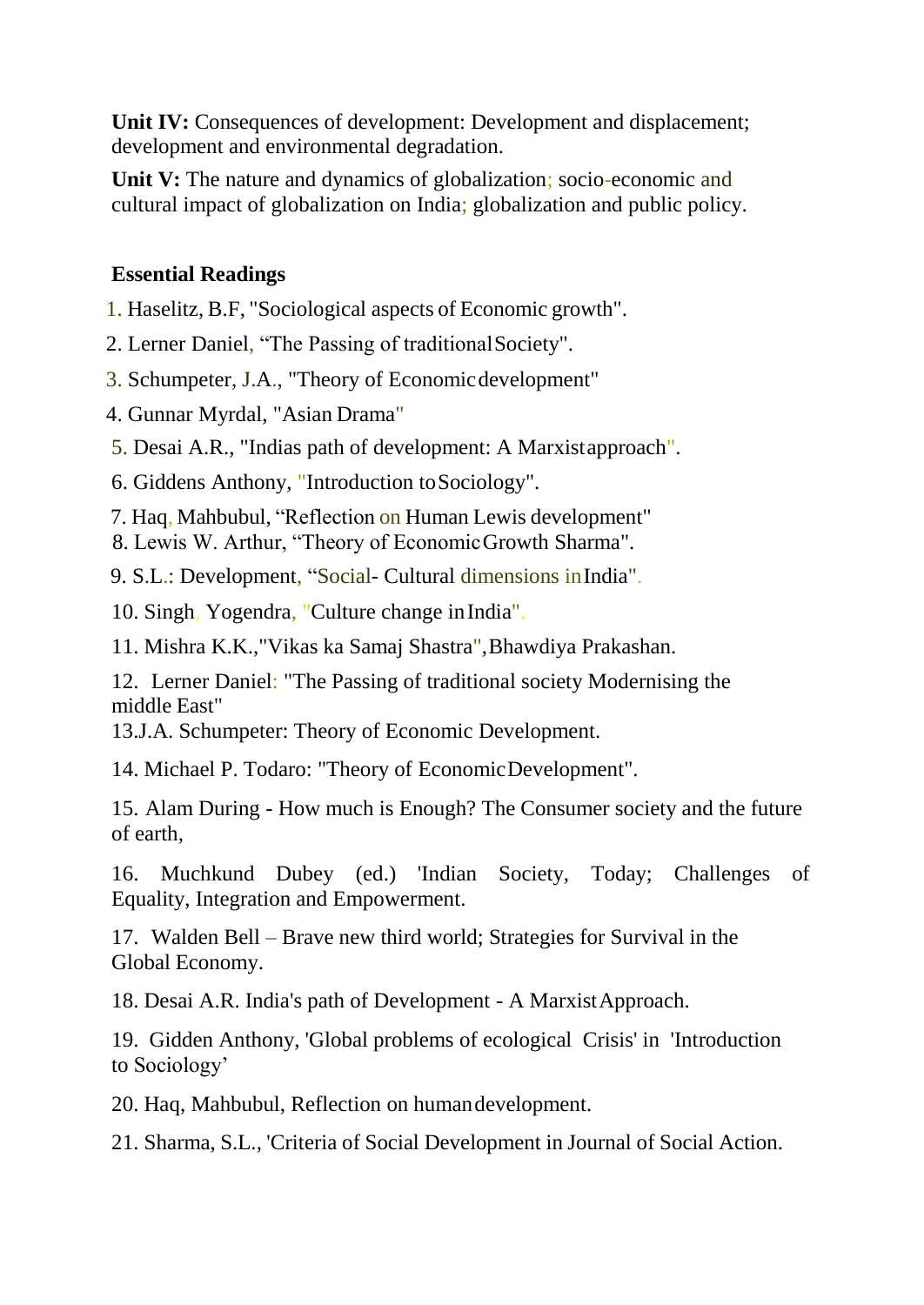- 22. Sharma, S.L.: Development: Socio-culturedimensions.
- 23. Singh, *Y*ogendra: Modernization of Indian tradition.
- 24. Samsad : Perspectives ofsustainable development in Asia.
- 25. Wallerstein Immanual: The Modern WorldSystem.
- 26. Waters, Malcoln: Globalization.
- 27. Kabir, Naila: 'Reverse Realities',
- 28. Ostergaard, L.: 'Gender andDevelopment'
- 29. Toffler Alvin: 'The Third Wave'.
- 30. Capara: 'Turning Point'.
- 31. U.N.O.: Measures for the Economic Development of underdeveloped
- 32. Mc clelland, David C.: The AchievingSociety.
- 33. Turner, Roy: India's Urban future.
- 34. Levy, Marion J. Jr.: Modernization and the structure of Societies.
- 35. Bella, Robert N.N.: Religion and Progress in modernAsia.
- 36. Foster, Georg M.: Traditional culture and impact of technological change.

37. Loomis, C.P. and Loomis Z.K.: Socio-economic change and religious Factor in India.

38. Hoselitz B.F. and Moore W.E.: Industrialization and Society.

- 39. Hetzier, Stanley, A.: Technological growth and social change.
- 40. U.N.O.: Process and problems of industrialization in underdevelopment

countries.

- 41. Government of India: A Guide of community development.
- 42. Frank, Andre, Gunder On Capitalist Underdevelopment.
- 43. Gadgil D.R.: 'Origin of modern Indian Business Class An interim report. The industrial revolution in India in Recent Times 1860-1939.
- 44. Peter Kilby: Entrepreneurship andeconomic-development.
- 45. Hagen E.E.: On the Theory of Social Change: How Economic Growth Begins.
- 46. Galbreith, J.K.: The Affluent Society.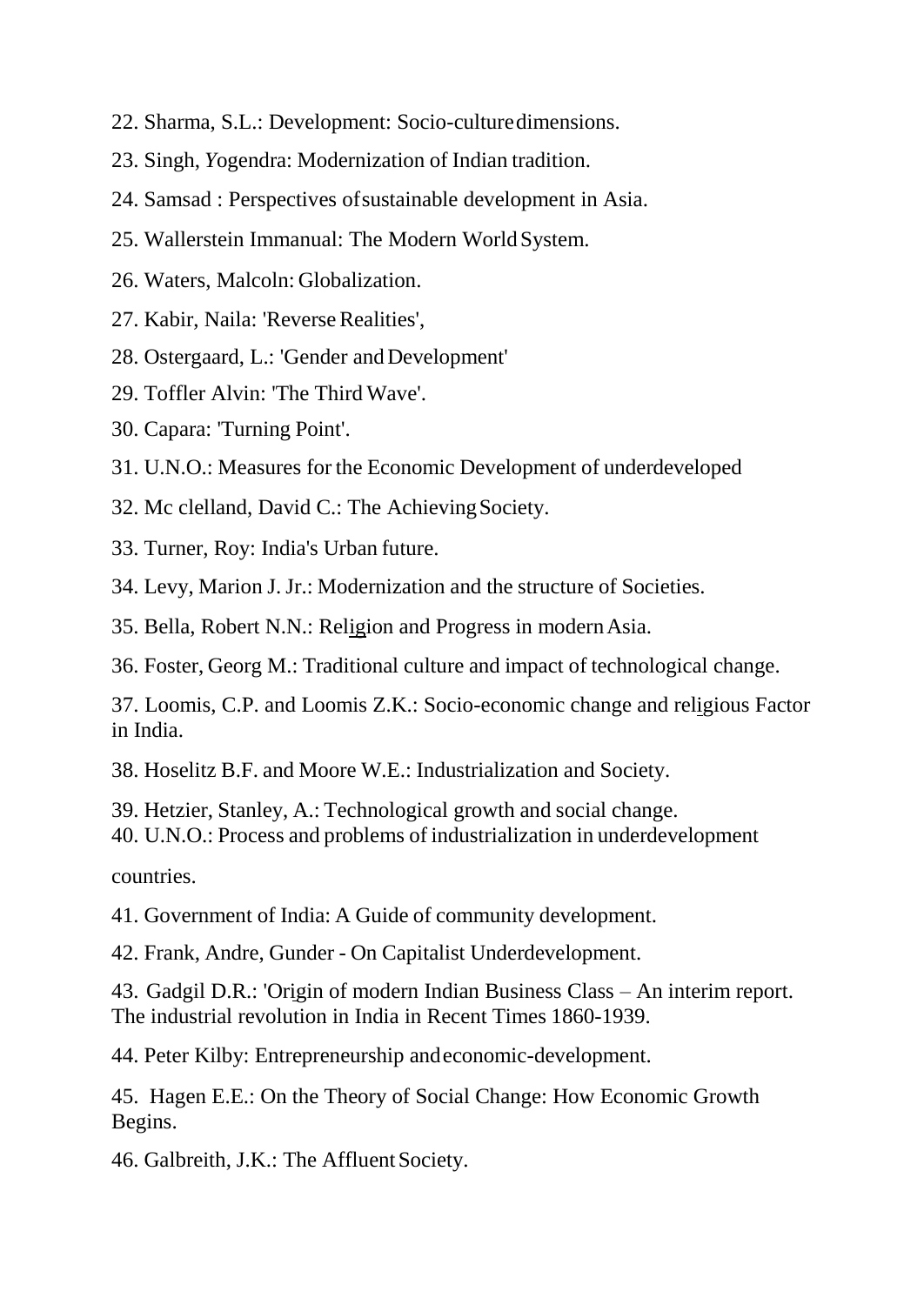### **Paper SOC 204: Rural Sociology**

**Unit I**: Concepts of heuristic significance: little community, peasant society  $\&$ folk culture.

**Unit II:** Traditional Indian village and its institutions: Family, kinship, caste and

religion.

**Unit III:** Social Change in rural India: Sanskritization, modernization; impact of

urbanization on rural institutions.

**Unit IV**: Patterns of leadership and power structure in contemporary rural India; the new panchayati raj system and its impact on power structure.

Unit V: Policies and programmes of rural development old and new.

### **Essential Readings**

- 1. Dahama, O.P. Extension and Rural Welfare
- 2. Desai, A.R. Rural Sociology in India
- 3. Dey, S.K. Community Development Programme inIndia
- 4. Doshi, Sushil and Jain. RuralSociology
- 5. Dubey, S.C. Indian Village
- 6. Dubey, S.C. India's Changing Village

7. Dumont, Louis. & Pocock David F. Contributions to Indian Sociology Vol. 1  $& 11$ 

8. Farnkel, Francine. India's Green Revolution

9. Gandhi, M.K. Rebuilding our Villages

- 10. Lawis, Oscar, Village life in theNorthern India
- 11. Mujumdar, D.N. Rural Profiles
- 12. Mckim, Marriot. Village Studies in theCommunity
- 13. Redfield, R. Peasant Society andCulture
- 14. Redfield, R. The LittleCommunity
- 15. Sanderson, Bright, Rural SocialOrganization
- 16. Sexena, D>P. Rur-Urban Migration in India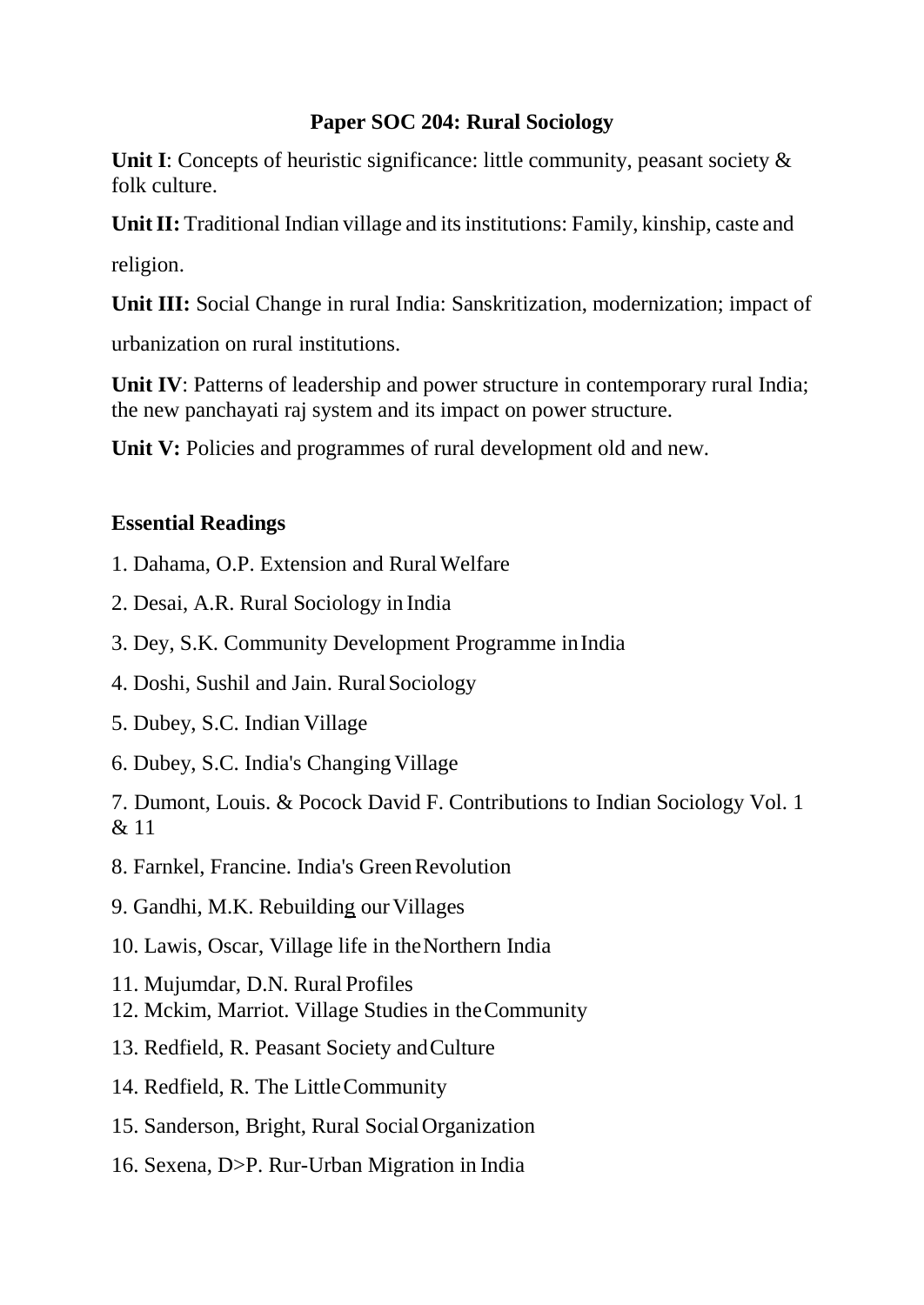17. Srinivas, M.N. India's Villages

18. Berch, Berberogue, Ed. 1992 : Class, State and Development in India 1, 2, 3, and 4 Chapters. Sage, New Delhi.

19. Desai A R *1*977 Rural Sociology in India, Popular Prakashan, Bombay,

20. Mencher J.P., 1983: Social Anthropology of Peasantry Part III, **OUP** 

21. P.Radhakrishnan, 1989: Peasant Struggles: Land reforms SocialChange in Malabar 1836 - 1982. Sage Publications: New Delhi

22. Thorner, Daniel and Thorner Alice 1962 Land and Labour in India, Asia Publications, Bombay.

23. Andre Betille 1974 Six Essays in Comparitive Sociology, OUP, New Delhi.

24. (Relevant Chapters)

25. Dhanagare D N 1988: Peasant Mo*v*ements in India, OUP, New Delhi

26. Ashish Nandy 1999. Ambiguous Journey to the City, New Delhi: OUP

Paper V: Viva*-*voce

### **Semester III**

#### **Paper SOC 301: Modern Sociological Theory**

**Unit I:** Structural-functionalist theory (Parsons, Merton)

**Unit II**: Conflict Theory (Dahrendorf. Coser ).

**Unit III**: Symbolic Interactionism (Cooley, Mead, Blumer)

**Unit IV**: Phenomenological Sociology (Husserl's philosophical, Schutz's sociological and Garfinkel's ethno-methodological approach ).

**Unit V:** Structuralism(approaches of Ferdinand de Saussure, Roland Barthes and Claude Levi-Strauss).

#### **Essential Reading:**

1. Andeson, R.J., Hughes, John, Sharrock, "Philosophy and the Human Sciences".

2. Barth, P, "Models of SocialOrganization"

3. Becker Howard and Boskoff Alvin, "Modern Sociological Theoryin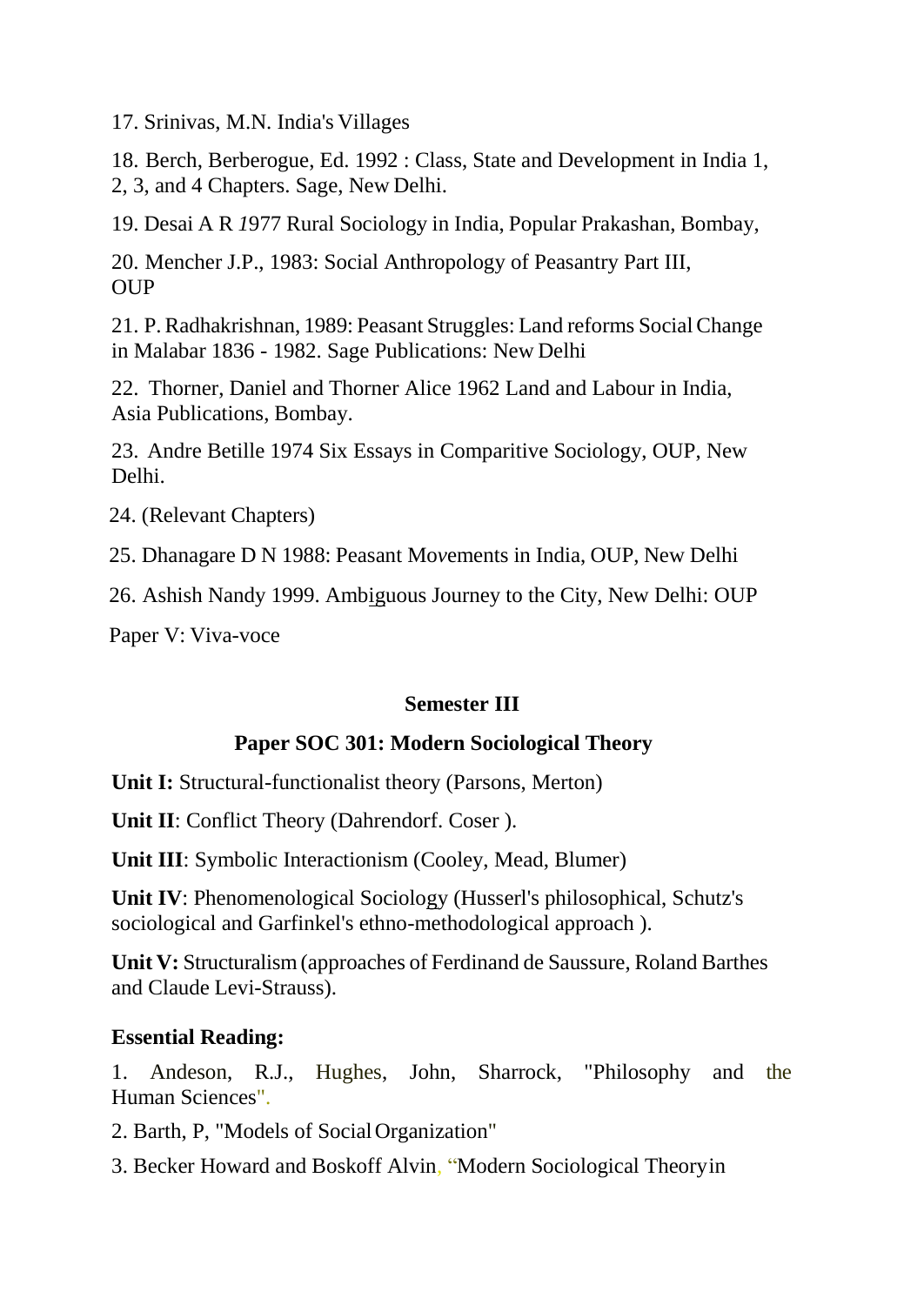Continuity and Change".

- 4. Beteille, A. "Social Inequality"
- 5. Blumer Herbert, "Symbolic Interactionism, Perspective andMethod"
- 6. Bottomore, T.B. Karl Marx, BasicWritings
- 7. Coser, L and Resenberg, B, "SociologicalTheory"
- 8. Dahrendorf, R, "Class and Class conflict in Industrial Society
- 9. Furey, Paul, H, "The Scope and Method of SociologyTM
- 10. Giddens, Anthony and Turner, Jonathan, "Social Theory Today"
- 11. Gross, L, "Symposium on SociologicalTheory"
- 12. Levi-Strauss, C, "Structural Anthropology" (SelectedChapters)
- 13. Linton, R, "The Cultural Background ofPersonality"
- 14. Manheim, K, "Ideology andUtopia"
- 15. Manheim, K, "Essays on the Sociology of Knowledge"
- 16. Abraham, M.F, 1990, "Modern Sociological Theory: An Introduction", New Delhi: OUP
- 17. Agarwal, B. 1994, "A Field of One's Own: Gender and Land Rights in South Asia" Cambridge, Cambridge University Press.

18. Appadurai, Arjun. 1997, "Modernity At Large Cultural Dimensions of Globalization", New Delhi: OUP

- 19. Dereze, Jean and Amartya Sen, 1996, "India: Economic Development and Social Opportunity", New Delhi: OUP,
- 20. Desai, A.R. 1985, "India's Path of Development: A Marxist Approach", Bombay: Popular Prakashan. (Chapter 2).
- 21. Giddens Anthony, 1996, "Global Problems and Ecological Crisis" in Introduction to Sociology. Ilnd Edition: New York, W.W. Norton & Co.

22. Harrison, D. 1989, "The Sociology of Modernization and Development, New Delhi: Sage.

23. Haq, Mahbub Ul. 1991, "Reflections on Human Development", New Delhi, OUP

24. Moor, Wilbert and Robert Cook, 1967, "Social Change", New Delhi: Prentice Hall (India)

25. Sharma, SL 1980. "Criteria of Social Development", Journal of Social Action.Jan-Mar.

26. Sharma, SL 1986. Development: Socio-Cultural Dimensions. Jaipur: Rawat. (Chapter 1).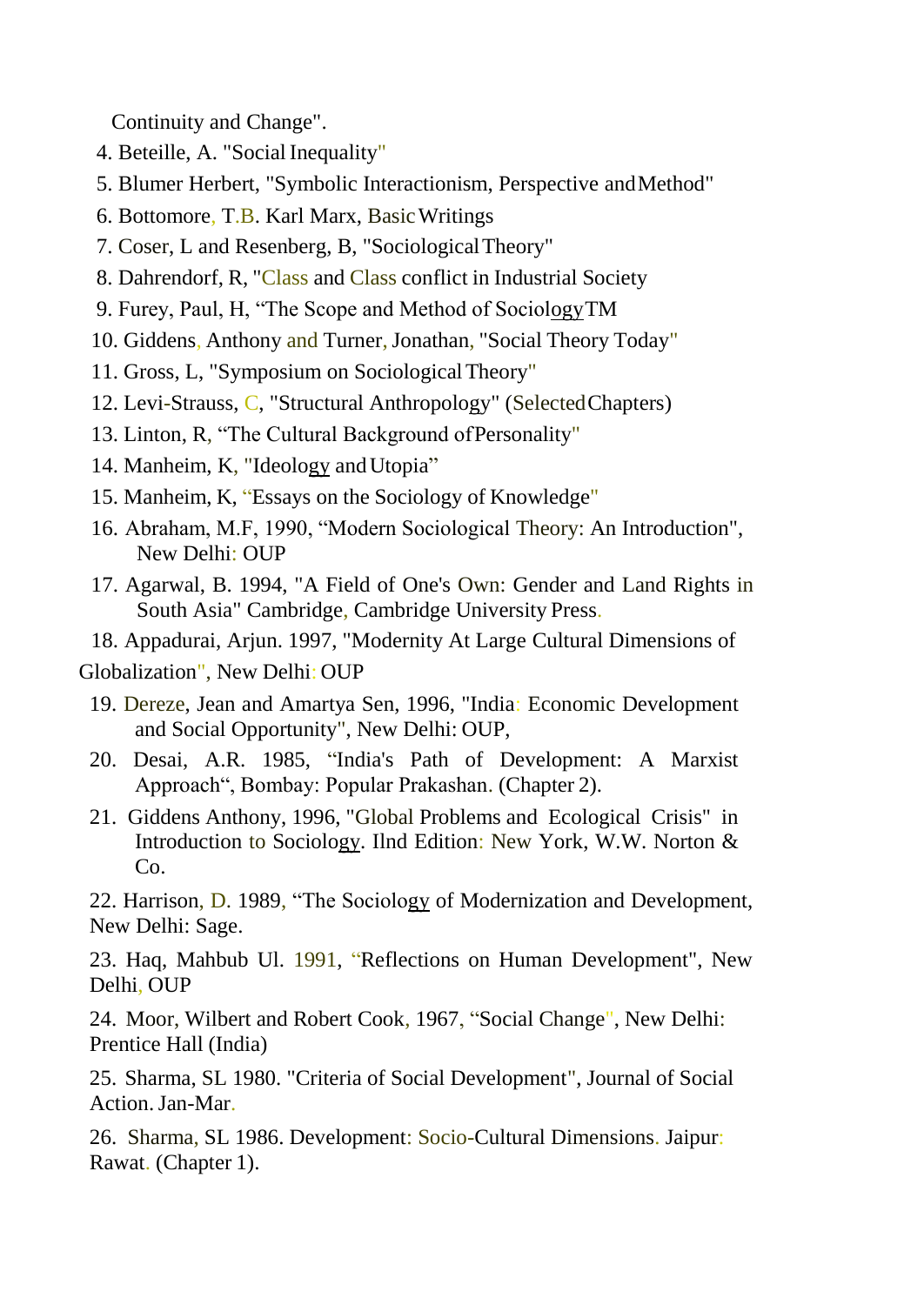27. Sharma, S.L. 1994. "Salience of Ethnicity in Modernization; Evidence from India", Sociological Bulletin. Vol. 39, Nos. 1 & 2. Pp. 33-51.

28. Srinivas, M.N. 1966, "Social Change in Modern India", Berkley: University of Berkley.

- 29. Symposium on Implications of Globalization, 1995, Sociological Bulletin' Vol. 44 (Articles by Mathew, Panini & Pathy).
- 30. Alexander, Jeffrey C. 1987, "Twenty lectures: Sociological theory since world war II", New York: Columbia University Press.
- 31. Bottomore, Tom, 1984, The Frankfurt school Chester, Sussex: Ellis Horwood and London: Tavistock Publications.
- 32. Craib, lan. 1992, "Modern social theory: From Parsons to Habernias" (2nd edition). London: Harvester Press.
- 33. Collins, Randall. 1997, (Indian edition), Sociological theory", Jaipur and

New Delhi, Rawat.

- 34. Giddens Anthony, 1983, "Central problems in social theory: Action, structure and contradiction in social analysis", Macmillan.
- 35. Kuper, Adam. 19*75*.Anthropologists and anthropology: TheBritish school, 192*2-72*. Harmondsworth, Middlesex: Penguin Books.
- 36. Kuper, Adam and Jessica Kuper (Eds.). 1926 (2nd edition). The science encyclopaedia. London and New York: Routledge,
- 37. Ritzer, George. 1992 (3rd edition), "Sociological theory", New York: McGraw-Hill.
- 38. Sturrock,John (ed.), 1*9*79, "Structuralism and science: From Levi Strauss to Derida" Oxford: Oxford University Press.
- 39. Turner, Jonathan H. 1995 (4th edition), " The structure of sociological theory", Jaipur and New Delhi: Rawat.
- 40. Zeitlin, Irving M, 1998, (Indian edition), "Rethinking sociology: A Critique of contemporary theory", Jaipur and New Delhi: Rawat.

## **Paper SOC 302 : Urban Sociology**

**Unit I**: Meaning of urbanization and urban growth, definition of the city: ecological, psychological and sociological: typologies of cities and urban places.

**Unit II**: Urban Social Structure: Class, family and urban government.

Unit III: Urban culture; Urbanism as a way of life; urban religion; urban recreation.

**Unit IV**: Urban growth in India: perspectives of urban growth; migrationtheories and trends in India.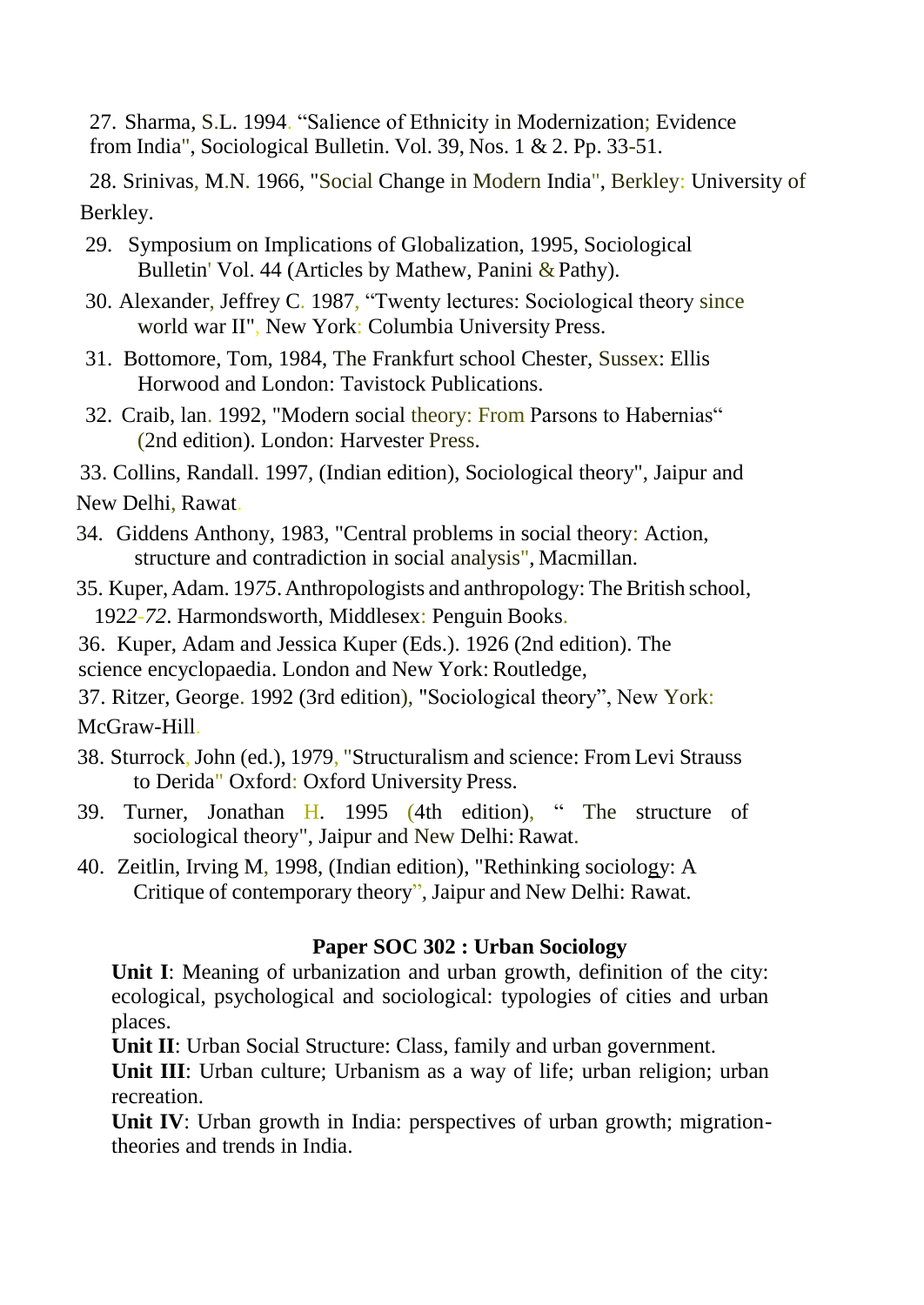**Unit V**: Indian cities and their problems, slums and housing problems in India. Urban planning and future of cities in India

#### **Essential readings:**

- 1. Quinn J.A 1955, Urban Sociology, S Chand & Co., New Delhi
- 2. Pickwance CG (ed) 1976, Urban Sociology: Critical Essays, Methuen
- 3. Saunders peter 1981, Social Theory and Urban Question, Hutchinson.
- 4. Bose Ashish 1978, Studies in India Urbanisation 1901-1*9*71,Tata Mc Graw Hill.
- 5. Abrahimson M 1976, "Urban Sociology", Englewout, Prentice Hall, Sociology 83
- 6. Ronnan, Paddison, 2001, "Handbook of Urban Studies" Sage, India Bharadwaj, R.K. 1974, "Urban Development in India", National Publishing House.
- 7.Gold, Harry, 1982, "Sociology of Urban Life". Prentice Hall, Englewood Cliff.
- 8. Colling Worth,J b 19*7*2, "Problems of Urban Society" V*O*L. 2, George and Unwin Ltd.
- 9. Alfred de Souza 1979, "The Indian City; Poverty, ecology and urban development", Manohar, Delhi.
- 10. Desai A R and Pillai SD, (ed) 1970, " Slums and Urbanisation", Popular Prakashan, Bombay
- 11. Castells M 1977, "The Urban Question", Edward Arnold, London.
- 12. Ramachandran R, 1991, "Urbanization and Urban Systems in India", OUP. Delhi,

13. Ellin Nan, 1996, "Post Modern Urbanism", Oxford UK, Edward W Soja, 2000, "Post Metropolis; Critical Studies of cities and regions", Oxford Blakcwell.

14. Fawa F. Sylvia, T.Y. Cowell, 1968, " New Urbanism in World Perspectives - a Reader", New York.

- 15. Alam, Manzoor. Metroploitan Hyderabad.
- 16. Anderson and Ishwaran, "Urban Sociology"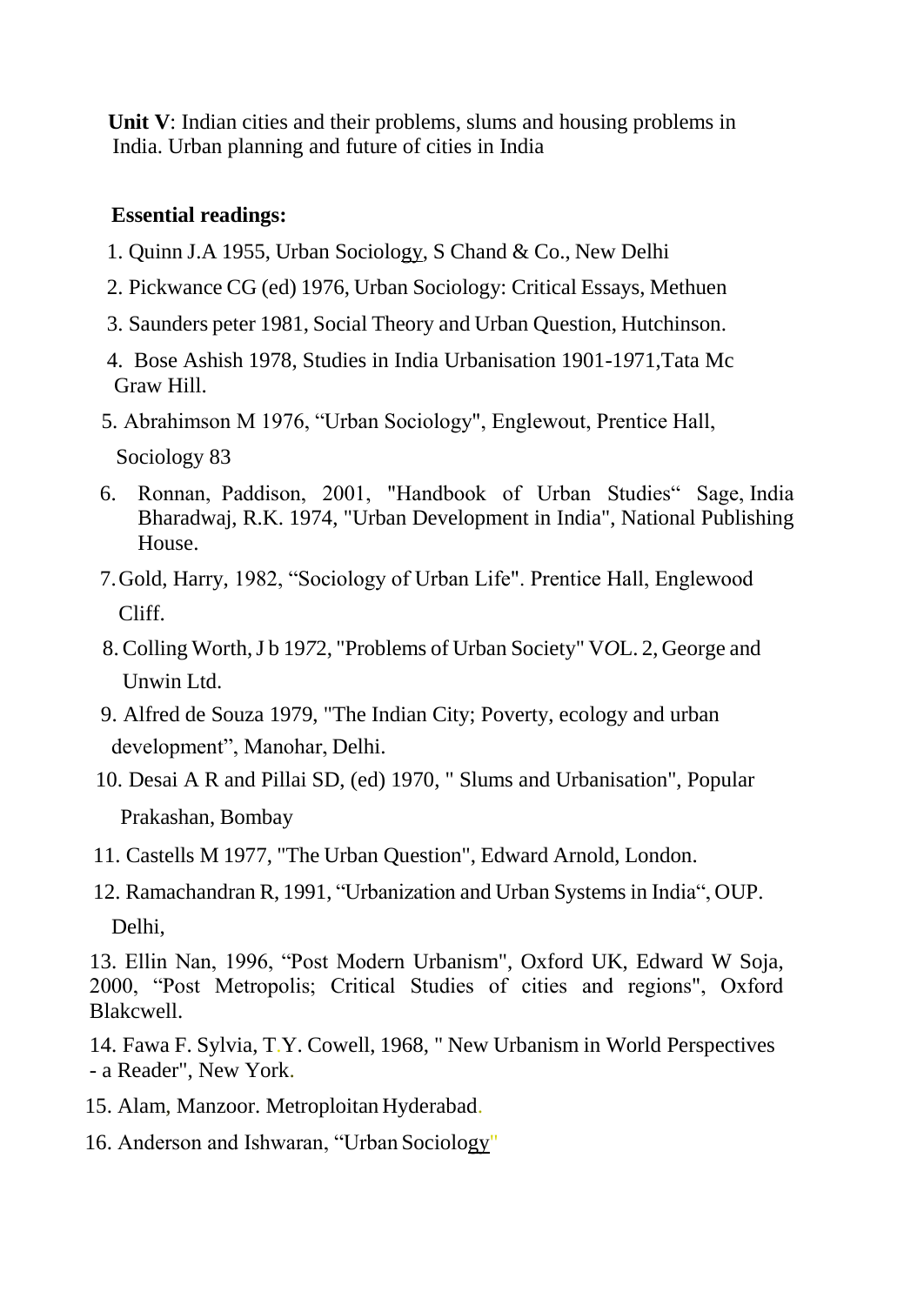- 17. Anderson, "Urban Community"
- 18. Bergel, Egon. E, "Urban Sociology"
- 19. Bhardwaj, R.K. "Urban Development in India"
- 20. Bose, A, "Urbanization in India"
- 21. Bose, A, "Studies in India'sUrbanization\*
- 22. Cole, W.D, "Urban Sociology"
- 23. Desai, P.B, "Urban Growth in KanpurRegion"
- 24. Glass, Ruth, "Rural Urban Differences"

25. Mukherjee, R.K, "The Sociologist and Social Change in India"Mumford, City in History

### **Paper SOC 303: Industrial Sociology**

Unit I: The nature and scope of industrial sociology; the rise of modern industrialism; the industrial revolution; characteristic features of modern indusirial organization (with particular reference to India).

**Unit II**: Work, work process, technology and labour; work culture; work ethics and human relations at work.

**Unit III**: Personnel management, wages, collectivebargaining.

**Unit IV**: Settlement of disputes, labour legislation and welfare; social security.

**Unit V**: Labour participation in industrial management, industrial planning and progress.

### **Essential readings**

1. Zetlin Irwing, 1969 Ideology and the development of Sociological theory VOL 1 & VOL 2.

- 2. Basic Books, New York. Sociology 102
- 3. Watson, K Tony, 1995 Sociology, work and Industry, Routeledge
- 4. Ramaswamy E A, 1988 Industry and LabourOUP
- 5. Ramaswamy E A, 19*7*8 Industrial relations in India, NewDelhi.

6. Karnik VB 1970 Indian trade union, A survey, Popular Prakashan, Mumbai.

7. Mamoria C Band Mamoria 1992 Dynamics of Industrial Relation in India, Himalay Publishing House, Mumbai.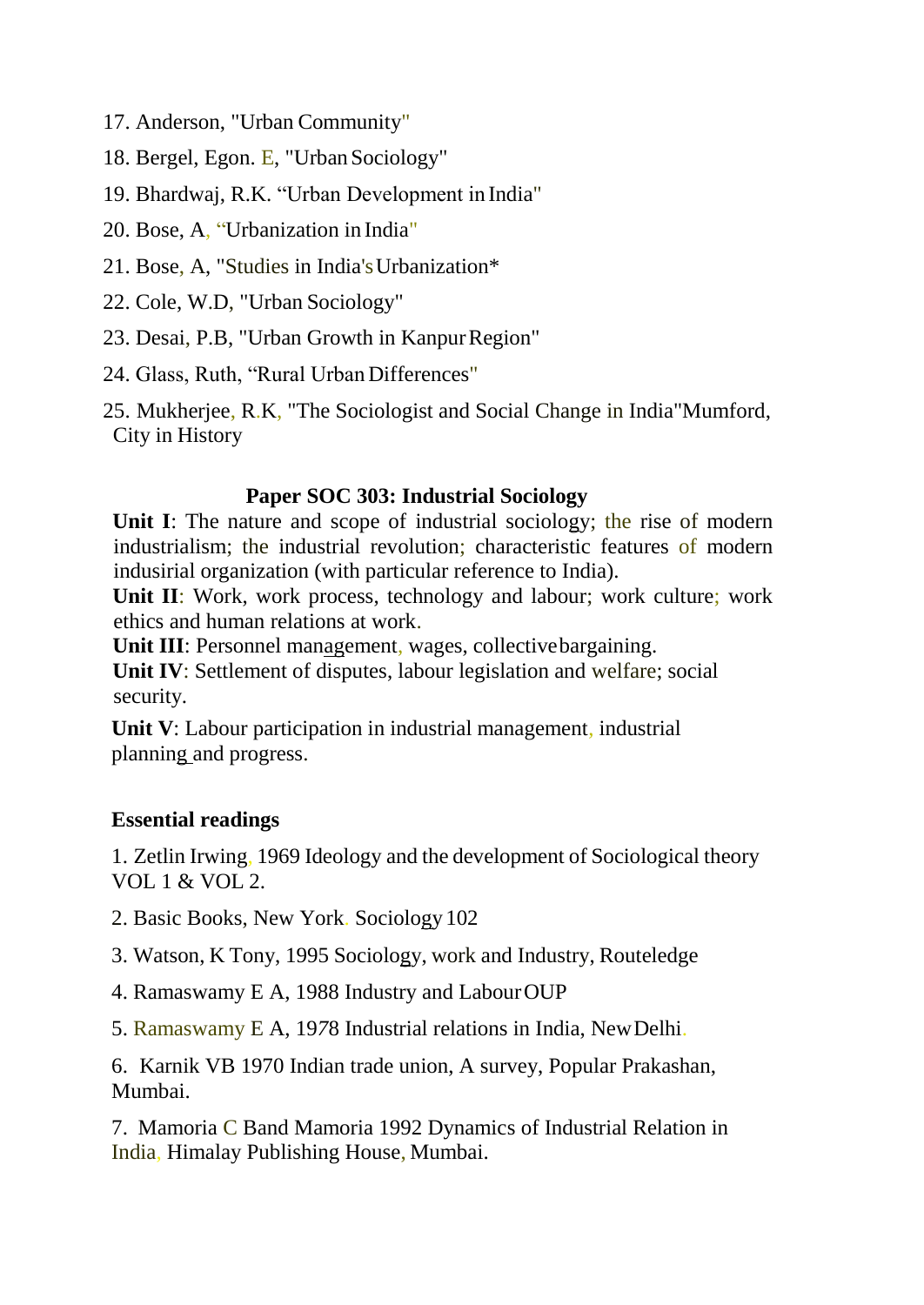8. Ramaswamy E A 19*7*7 The worker and his union, Allied, NewDelhi, 9. Ramaswamy E.A *1977* The worker and Trade Union Allied, New Delhi.

10. Agarwal R.D 1972 Dynamics of Labour Relations in India,

11. A book readings, Tata Mc GrawHill.

12. Laxmanna, C et. all 1990 Workers Participation and industrial democracy. Global perspective Ajanta publications

13. Philip Hancock, Melissa Taylor 2001 Work Post Modernism and Organization Sage India.

- 14. Aziz Abdul, 1984, Labour problems of developing Economy, Ashish publishing house.
- 15. Miller and Form, 1964, Industrial Sociology, Harper and Row, New York.
- 16. Parker S.R Brown K, The Sociology of Industry,
- 17. George Allen Chield Jaud Smith, M.A, 1964 and Urwin Itd. London.
- 18. Gilbert S.J. 1985, Fundamentals of Industrial Sociology Tata Mc-Graw Hill publishing co. Ltd,
- 19. Caplow, Theodore. Sociology ofWork
- 20. Gilbert, S.J. Fundamentals of Industrial Sociology.
- 21. ILO, Approaches to Security
- 22. Maya, Elton, Social Problems of IndustrialCivilization.
- 23.Miller, Delbert. C. & From, Industrial Sociology; the Sociology of Work **Organization**
- 24. Mishra, K.K. Labour Welfare in Indian Industry.
- 25. Moore, W.E. Industrial Sociology
- 26. Mukherjee. R.K. The Indian WorkingClass
- 27. Myers, Charles A. Industrial Relations inIndia.
- 28. Patterson, D.G. Social Aspects of Industry
- 29. Panekar, S.D, Industrial Peace in India.
- 30. Punekar, S.D. Social Insurance for Industrial Workers inIndia
- 31. Ramaswamy, E.A, Industry and Labour,
- 32. Schneider, Eugene. V. Industrial Sociology, the Social Relations of Industry and Community.
- 33. Seth, N.R, Social Framework of an Indian Industry.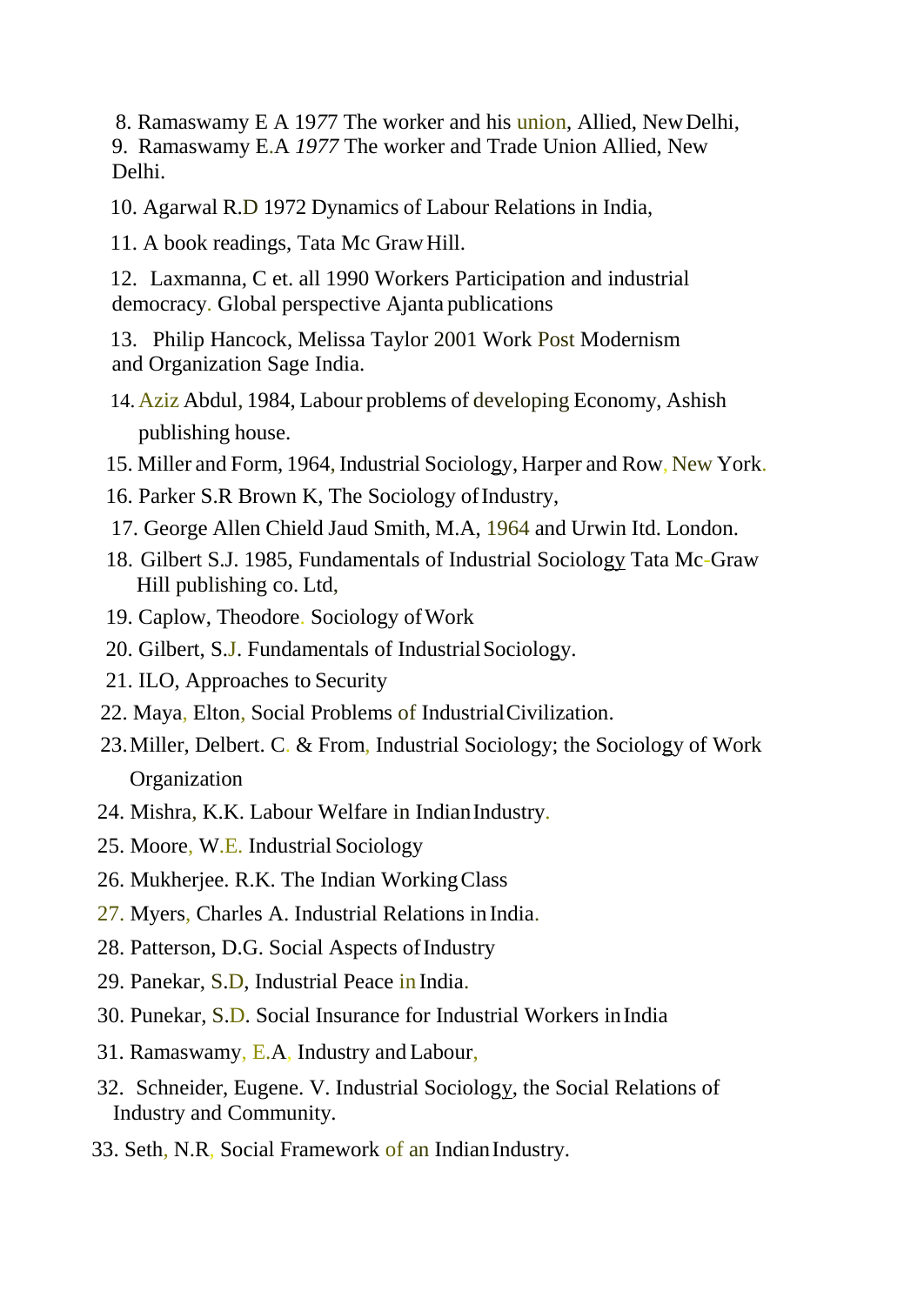- 34. Singh, V.B. Industrial Labour in India.
- 35. Toynbee, A.A.J. Industrial Revolution
- 36. Trivedi H.W, Labour and Factory Legislation inIndia.
- 37. UNESCO: Industrialization and SocialChange.
- 38. UNESCO: Studies of Entrepreneurs.
- 39. Vaid, K.N, State and theLabour.
- 40. Vincent, Melvin. J, New Foundation of Industrial Sociology.
- 41. Whyte, William, J, The Organization Man.

## **Paper SOC 304: Gender and Society**

**Unit I:** Social Construction of gender: Gender vs. Biology; women in family: socialization, gender roles, sexual division of labor. Patriarchy as ideology and practice.

**Unit II:** Emergence of Feminist thought**-** Socio-historical perspective: Mapping various women's movements.

Unit III: Gender and Sociological analysis: Feminist critique of sociological

theories/prevailing theories: Feminist methodology as critique of sociological methods/methodology: Emergence of women studies.

Unit IV: Gender and Development: Health, education and property rights; Gender and violence.

Unit V: Gender and Society in India: The changing states of women inIndia-Pre colonial, Colonial, and Post-colonial. Women after 1990's; the role of state and NGOs.

### **Essential Readings**

1. Astekar, A.S. 1983, The Position of Women in Hindu Civilization. Delhi:

Motilal Banarasidass, Second Edition: P Fifth reprint.

2. Chodrow, Nancy. 1978, the Reproduction of Mothering. Berkeley: University of California Press,

3. Desai, Neera and M, Krishnaraj, 1987. Women and Society in India, Delhi: Ajanta,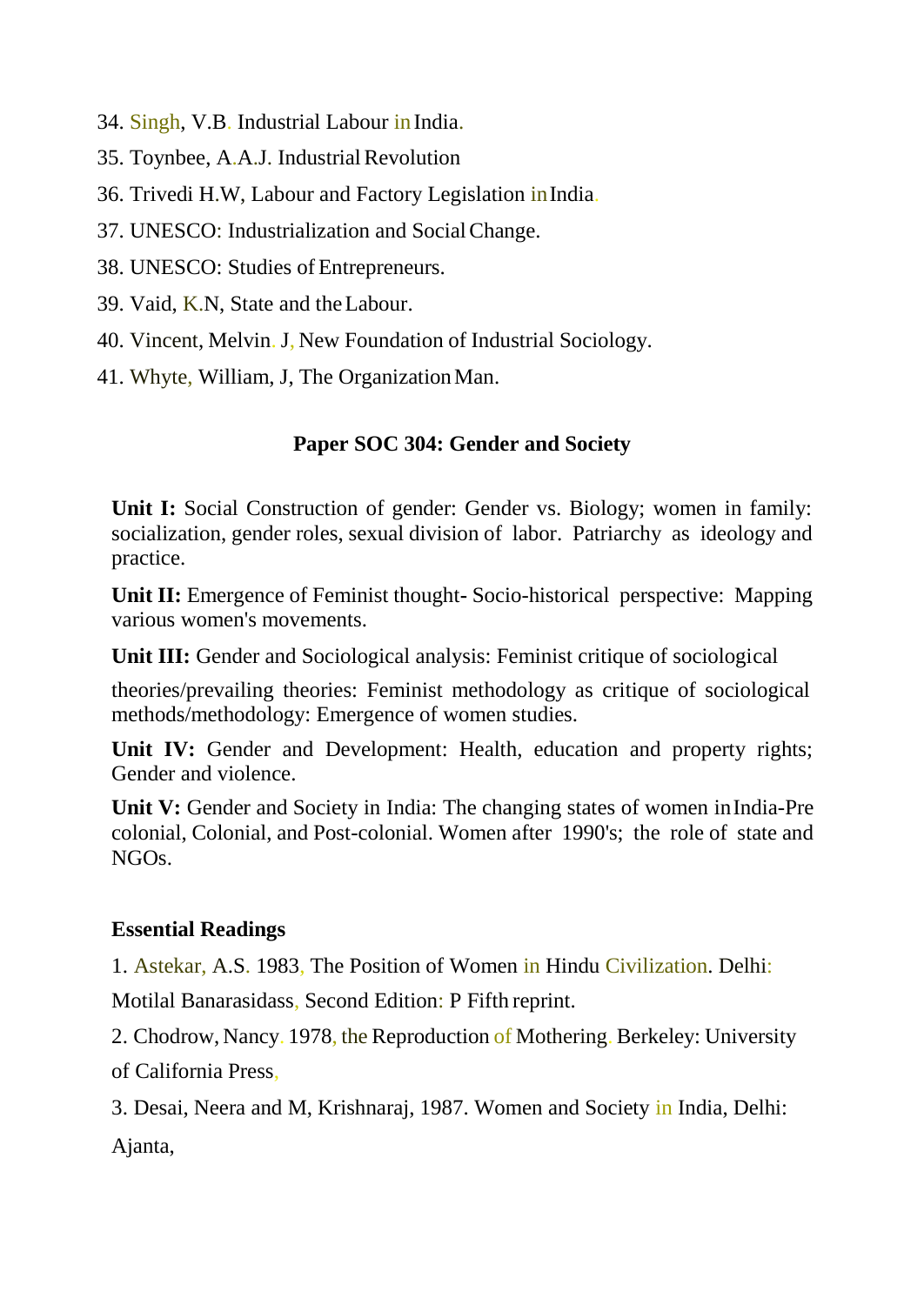4. Dube, Leela et. al (eds.) 1986 Visibility and Power. Essays on Women in Society and Development, New Delhi: OUP.

5. Forbes, G. 1998. Women in Modern India, New Delhi, Cambridge University Press.

6. India, Government of India. 1974, lowards Equality: Report of the Committee on the Status of Women.

7. Maccoby, Eleaner and Carol Jacklin. 1975. The Psychology of Sex Differences. Stanford: Stanford University Press.

8. McCormack, C. And M. Strathern (ed.) 1980. Nature, Culture and Gender. Cambridge: Cambridge University Press.

9. Myers, Kristen Anderson et. al. (eds.) 1998, Feminist Foundations: Towards Transforming Sociology, New Delhi: Sage.

10. Oakley,Ann. 1972, "Sex, Gender and Society".New York: Harper and Row.

11. Sharma, Ursula. 1983,"Women, Work and Property in North-West India" London, Tavistock.

12. Shulamitz, Reinharz and Lynn Davidman, 1991,"Feminist Research Methods" New York: Oxford University Press.

13. Srinivas, M.N, "Caste Its Modern Avatar", New Delhi, Penguin (Leela Dube's Article on Caste and Women).

14. Vaid, S. & K. Sangari. 1989, "Recasting Women: Essays in Colonial History", New Delhi: Kali For Women.

15. Agarwal, B. 1994, "A Field of One's Own: Gender and Land Rights in South Asia", Cambridge: Cambridge University Press.

16. Chanana, Karuna, 1988, "Socialization, Women and Education: Explorations in Gender Identity", New Delhi: OrientLongman.

**17.** Dube, Leela, 1997, "Women and Kinship: Comparative Perspectives on Gender in South and South-East Asia", Tokyo: United Nations University **Press.**

18. Gandhi, N. and N. Shah, 1992, "The Issues at Stake: Theory and Practice in the Contemporary Women's Movement in India", New Delhi, Kali for Women.

19. Ghadially, Rehana (ed.) 1988, "Women in Indian Society", New Delhi: Sage.

20. Jayawardene, Kumari. 1991. "Feminism and Nationalism in the Third World", New Delhi: kali For Women.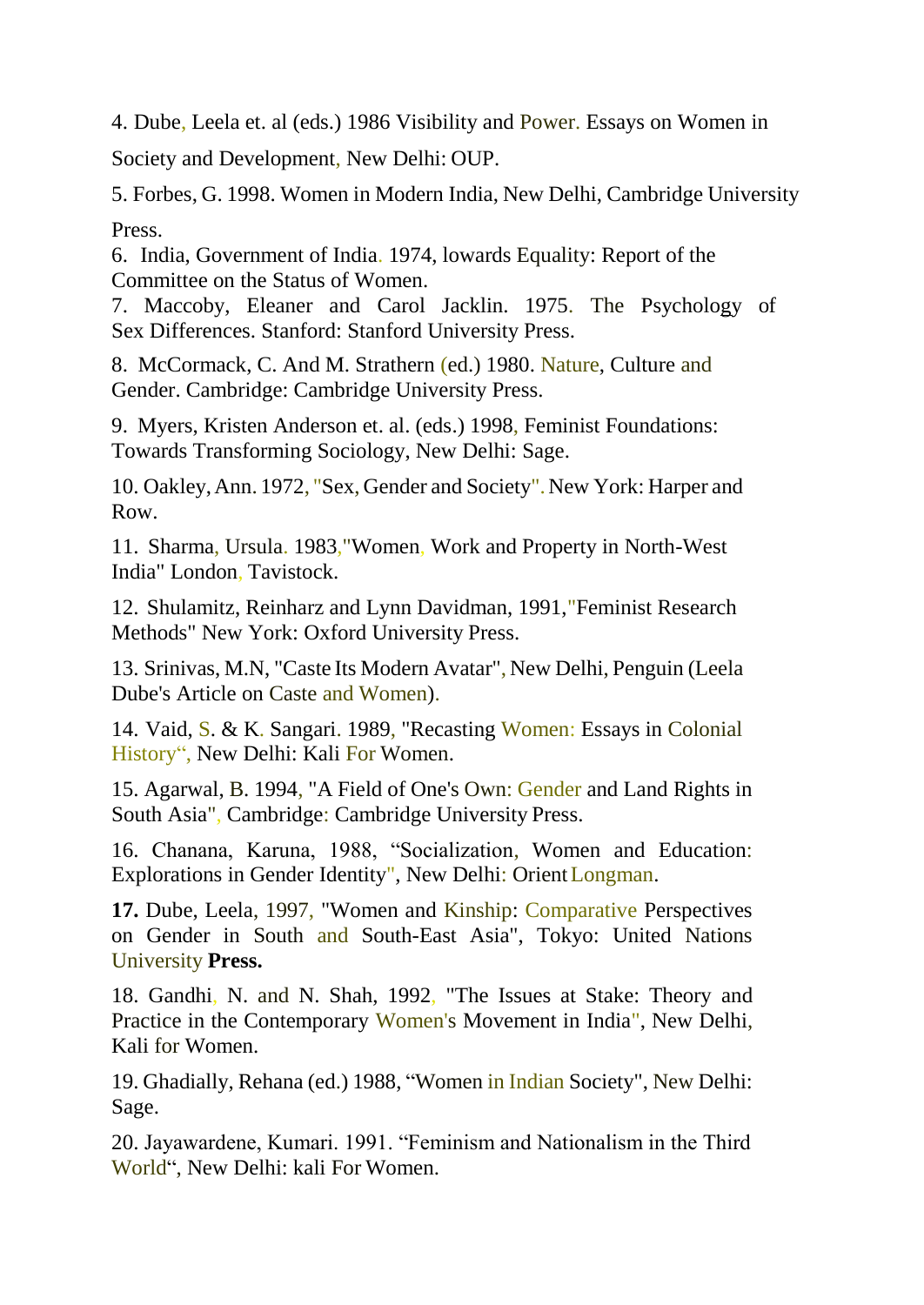21. Mies Maria, 1980, "Indian Women and Patriarchy: Conflicts and Dilemmas of Students and Working Women", New Delhi:Concept.

22. Omvedt, Gali, 1975, 'Caste, Class and Women's Liberation in India,' Bulletin of Concerned Asian Scholars.

23. Pardeshi, Pratima, 1998, "Dr. Ambedkar and Question of Women's Liberation in India", Pune, WSC, University of Pune.

24. Tong, Rosemarie, 1989, "Feminist Thought: A Comprehensive Introduction", Colorado: West view Press.

25. Whelham, Imelda, 1997, "Modern Feminist Thought", Edinburgh University Press.

### **Semester IV**

### **Paper SOC 401: Contemporary Sociological Theory**

**Unit I:** Neo-Marxian Theory: Habermas, Althuser, Gramsci.

**Unit II**: Postmodern Marxian theory: Laclau and Mouffe, David Harvey.

**Unit II**I: Post-structuralism: Derrida, Foucault.

**Unit IV**: Postmodernism: Jameson, Baudrillard.

**Unit V:** Contemporary feminist theory: feminism and post-structuralism: feminism and post modernism.

### **Essential Reading**

1. Andeson, R.J., Hughes, John, Sharrock. "Philosophy and the Human Sciences".

2. Barth, P. "Models of SocialOrganization",

3. Becker, Howard and Boskoff, Alvin. "Modern Sociological Theory in Continuity and Change",

4. Beteille, A. "Social Inequality".

5. Blumer Herbert. "Symbolic Interactionism. Perspective and Method"

6. Bottomore, T.B. Karl Marx, "BasicWritings"

7. Coser, L and Resenberg, B. "SociologicalTheory"

8. Dahrendorf, T. "Class and Class conflict in Industrial Society

9. Furey, Paul, H. "'The Scope and Method ofSociology"

10. Giddens, Anthony and Turner, Jonathan, Social Theory Today

11. Gross, L. "Symposium on SociologicalTheory"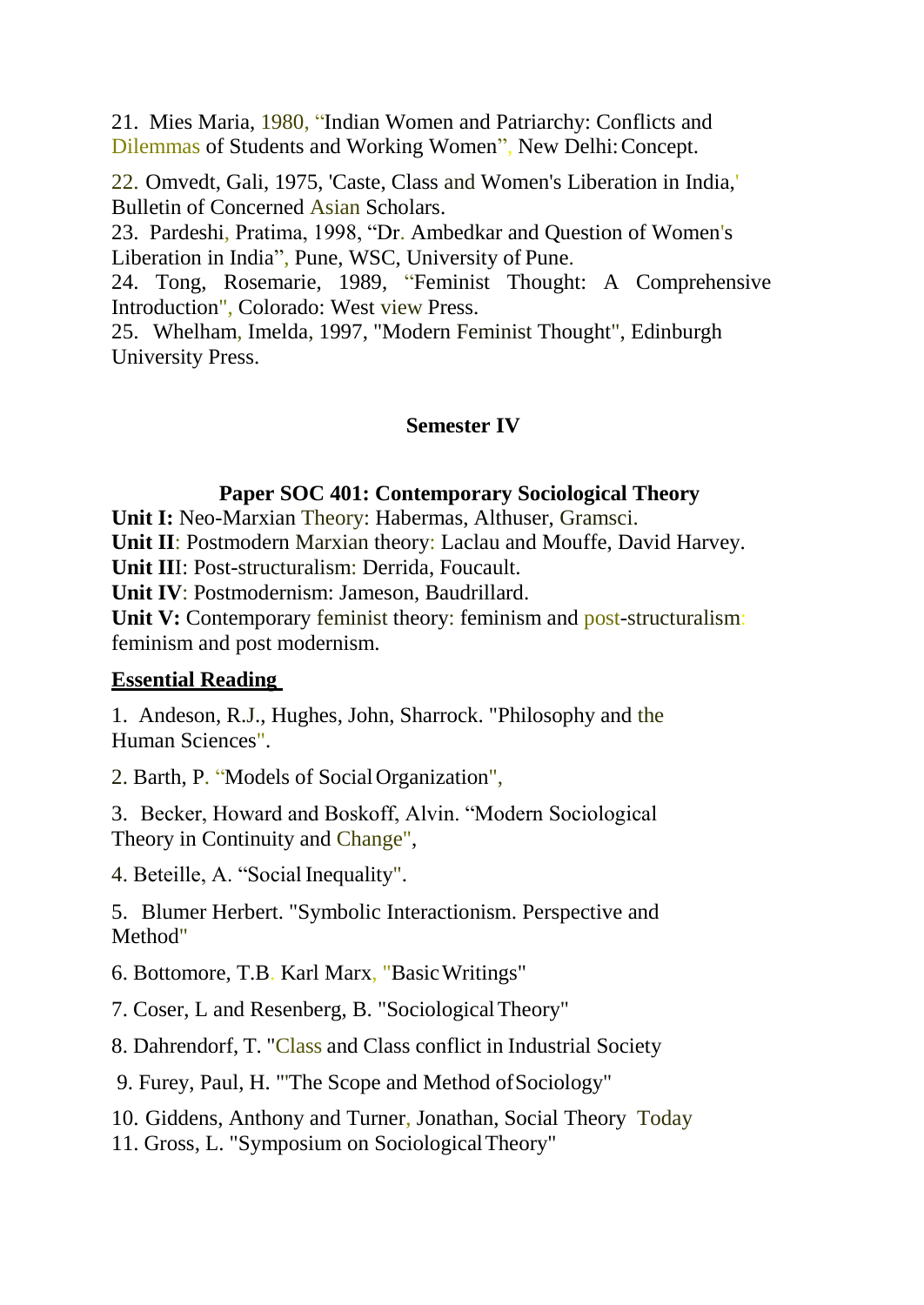- 12. Levi-Strauss, C. "Structural Anthropology (SelectedChapters")
- 13. Linton, R. "The Culture Background of Personality"
- 14. Manheim, K. "Ideology and Utopia"
- 15. Manheim, K. "Essays on the Sociology of Knowledge
- 16. Abraham, M.F. 1990. "Modern Sociological Theory: An Introduction", New Delhi: OUP
- 17. Agarwal, B.1994. "A Field of One's Own: Gender and Land Rights in South Asia", Cambridge: Cambridge University Press.
- 18. Appadurai, Arjun. 1997." Modernity At Large Cultural Dimensions of Globalization", New Delhi: OUP
- 19.Dereze,Jean and Amartya Sen. 1996. "India: Economic Development and Social Opportunity". New Delhi: OUP.
- 20.Desai, A.R. 1985. "India's Path of Development: A Marxist Approach", Bombay: Popular Prakashan. (Chapter 2).
- 21. Giddens Anthony, 1996 "Global Problems and Ecological Crisis" in
- Introduction to Sociology. Ilnd Edition: New York: W.W. Norton & Co.
- 22. Harrison, D. 1989. The Sociology of Modernization and Development, New Delhi: Sage.
- 23. Haq, Mahbub UI. 1991, Reflections on Human Development. New Delhi, OUP
- 24. Moor, Wilbert and Robert Cook. 1967. Social Change. New Delhi: Prentice Hall (India)
- 25. Sharma, SL 1980. \*Criteria of Social Development", Journal of Social Action. Jan-Mar.
- 26. Sharma, SL 1986. Development: Socio-Cultural Dimensions. Jaipur: Rawat. (Chapter 1).
- 27. Sharma, S.L. 1994. "Salience of Ethnicity in Modernization: Evidence from India", Sociological Bulletin. Vol. 39, Nos. 1 & 2. Pp. 33-51.
- 28. Srinivas, M.N. 1966. Social Change in Modern India. Berkley: University of Berkley.
- 29. Symposium on Implications of Globalization. 1995. Sociological Bulletin. Vol. 44. *(Articles by Mathew. Panini & Pathy).*
- 30. Alexander,JeffreyC. 1987.Twenty lectures: Sociological theory since world war II. New York: Columbia University Press.
- 31. Bottomore, Tom. 1984. The Frankfurt school. Chester, Sussex; Ellis Horwood and London: Tavistock Publications.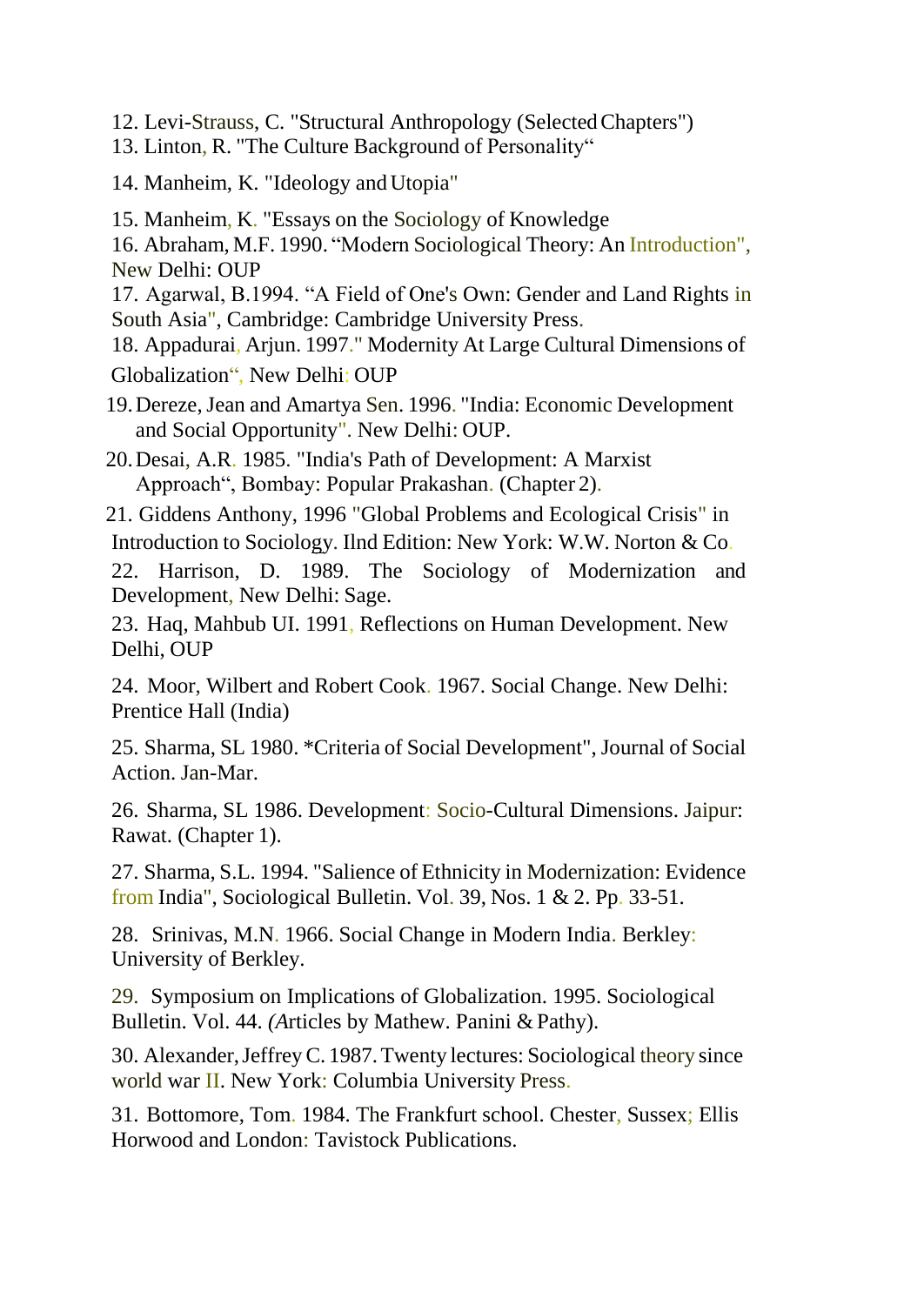32. Craib, lan. 1992.Modern social theory: FromParsonsto Habermas (2nd edition). London: Harvester Press.

33. Collins, Randall. 1997 (Indian edition). Sociological theory.Jaipur and New Delhi: Rawat.

34. Giddens, Anthony. 1983, Central problems in social theory: Action, structure and contradiction in social analysis. Macmillan.

35. Kuper, Adam. 1975. Anthropologists and anthropology: The British school, 1922-72. Harmondsworth, Middlesex: Penguin Books.

36. Kuper, Adam and Jessica Kuper (eds.). 1926 (2nd edition). The science encyclopaedia. London and New York: Routledge.

37. Ritzer, George. 1992 (3rd edition). Sociological theory. New York: McGraw Hill.

38. Sturrock,John (ed.). 1979. Structuralism and since: From Levi Strauss to Derida. Oxford: Oxford University Press.

39. Turner, Jonathan H. 1995 (4th edition). The structure of sociological theory. Jaipur and New Delhi: Rawat.

40. Zeitlin, irving M. 1998 (Indian edition). Rethinking sociology: A Critique of contemporary theory. Jaipur and New Delhi: Rawat.

## **Paper SOC 402: Project/Dissertation**

### **Paper SOC 403: Sociology of Crime**

**Unit I:** Criminology: Definition, scope and methods; Concepts of crime: Legal Sociological.

**Unit II:** Major Theories of crime and criminals: Organized crimes, crime against women and children, cyber crimes,

Unit III: Corruption, changing socio-economic profile of criminals in contemporary India.

Unit IV: Victimology and its implications for prevention and control of crimes.

**Unit V**: Prison reforms in India: Correctional measures and reforms in prison.

### **Essential Reading**

- 1. Aichorn, A. The Wayward Youth
- 2. Clinard, M.B. Sociology of DeviantBehaviour
- 3. Cohen, A. Delinquent Boys
- 4. Drapkin, Ismail and Emilio, Viana. Victimology: A new Focus.
- 5. Drisst, David. Practice and Theory of Probation andParole.
- 6. Haikerwal, B.S. Social and Economic Aspects of Crime in India.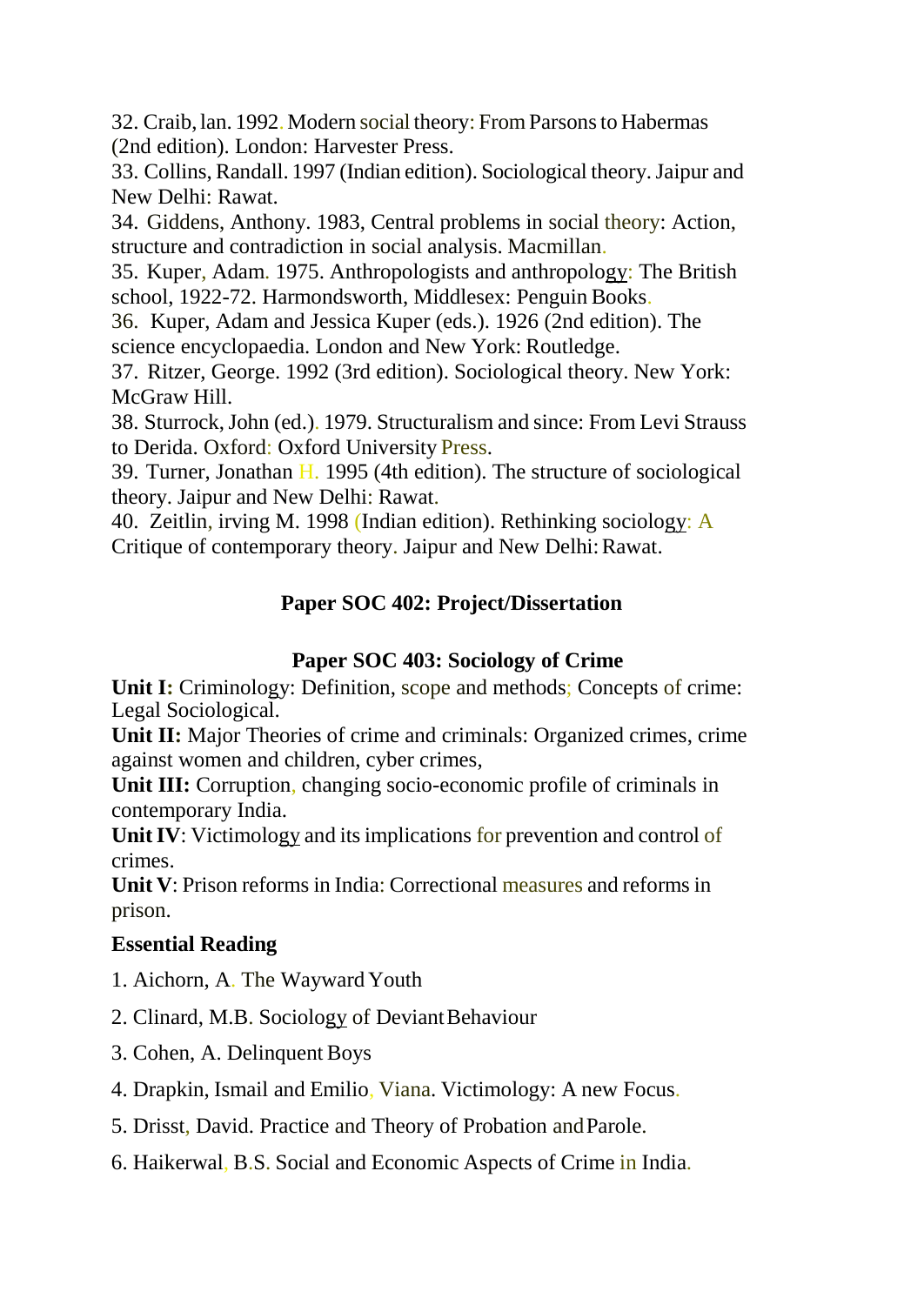7. India Government: Delinquent Children and Juvenile Offences in India.

8. Publications of the Ministry of Home Affairs and of the Indian Society for Prevention of Crime.

9. Manheim, H. Group Problems in Crime andPunishment.

10. Newman, Charles. L. Source book on Probation, Parole and Pardon.

11. Russche, George and Kirchheimer Otto. Punishment and Social **Structure** 

12. Tappan, Paul. W. ContemporaryCorrection

13. Teeters, Negley, Weinemann, The Challenge of Punishment.

14. United Nations: The young offender: A Review of Current Practice and Programmes in Prevention and Treatment.

15. Wolfgania. Marvin. The Sociology of Crime and Delinquency Vold, George. B. Theoretical Criminology

## **Paper SOC 404: Political Sociology**

**Unit I**: Definition and subject matter of political sociology, distinctive approach of political sociology. Interrelationship between political system and society.

**Uni**t II: Political Culture: meaning and significance. Political socialization: meaning, significance and agencies. Role of caste, religion, regionalism and language in India; Political roles of intellectuals, pressure groups and interest groups

**Unit III:** Elite theories of distribution of power in society (with reference to Mosca, Pareto, R. Mitchels and C.W.Mills).

**Unit IV**: Bureaucracy, its characteristics, types and its significance in political development with special reference to India.

**Unit** V: parties: Characteristics, social composition of parties, recruitment, mass participation, political apathy, its causes and consequences (with special reference to India)

## **Essential Reading**

1. Dowse, R. E. & Hughes 1971 - Political Sociology, New York, Basic Book,

2. Horowitz,Irving L., 1*97*2 - Foundation of Political Sociology. New York, Harper and Row.

3. Runciman W.G. 1965 - Social Sciences and Political Theory, Cambridge University Press, London,

4. Eisenstadt, S.N. (ED) 1971 - Political Sociology, New York. Basic Book,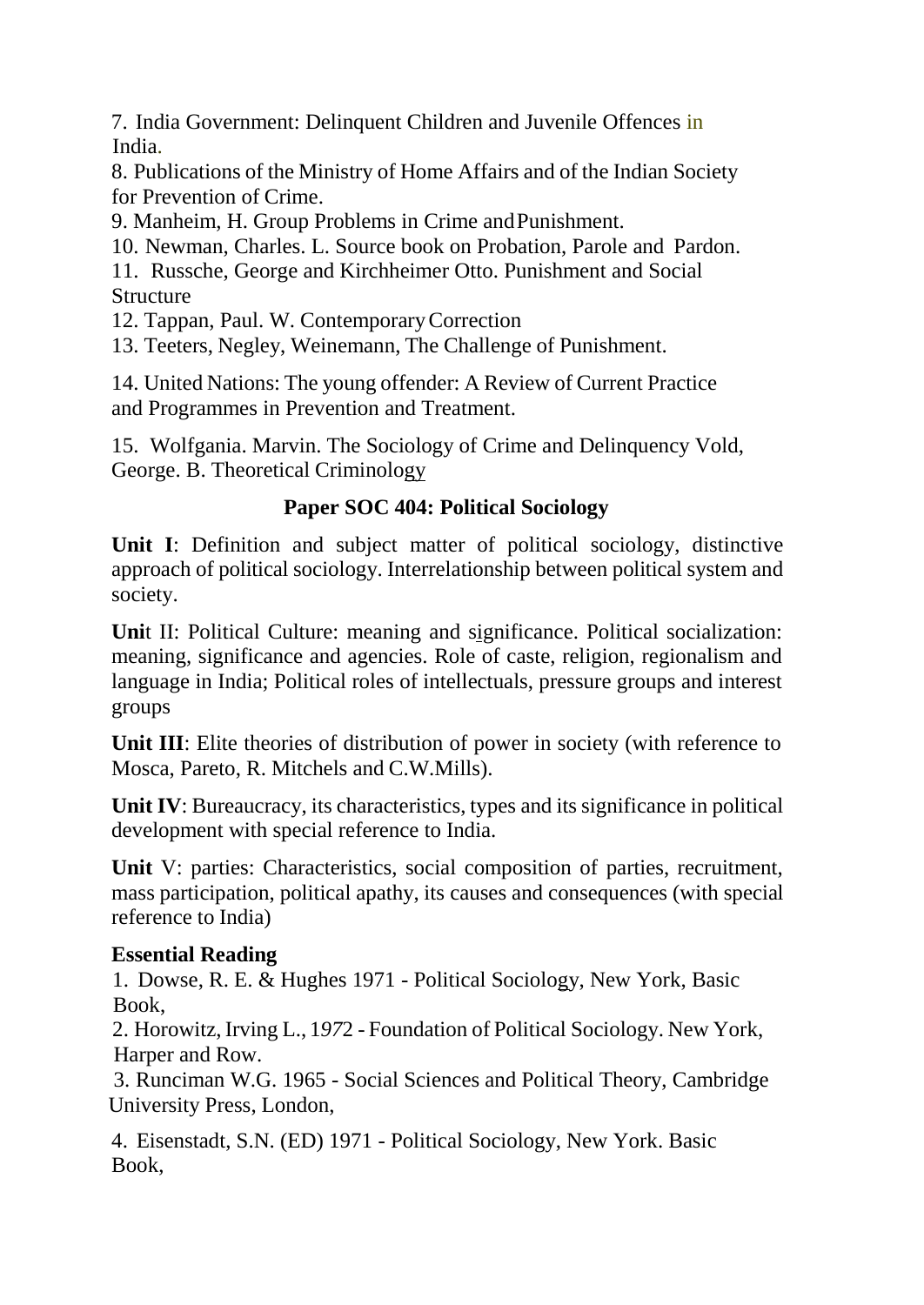5. Komhauser, W. 19*7*1 – The Politics of Mass Society, Penguin.

6. Kothari R. 1979 - Politics in India, Oricnt Longmans Ltd.

7. *M*erton R.K. 1952 (ed) - Reader in Bureaucracy. Glenco the Free Press.

8. Key V.0. 1964 - Politics, Parities and Pressure Groups, Crowell New York, 9. Mills C.W. & Hans Gerth, 1946 – Essays in Sociology. Oxford, New York 10. Samuel P., Huntington, 1969 – Political Order in Changing Societies. Yale University Press: New Haven.

11. Almond A. Gabriel et. al. 1973, Crises, Choice and Change: Historical Studies of Political Development, Boston.

12. P. Blau 1956 - Bureaucracy in Modern Society. Random House, New York.

- 13. Lipset S. M. 1959 Political Man,H.E.B.
- 14.William Riker et. al., 1973 An Introduction to Positive Political Theory Englewood, Cliff.
- 15. Robert Michels, 1949 Political Parties, Glencko Free Press.
- 16. Benedict Anderson, 1983 Imagined Communities : Reflections on the origin and Spread of Nationalism. Beso, London
- 17.Dipti Kumar Biswas 1989 Political Sociology, Firma KLM Private, Calcutta,
- 18. Rajani Kothari 1973 (Ed) Caste in Indian Politics Orient Longinans Ltd.,
- 19. Barrington Moore Jr., 1958 Political Power and Social Theory. Cambridge, Harvard University Press,
- 20. Mitra, Subratha K. 1992 Power Protest and Participation Local Elides and the politics of development in India.Routledge.

### **Paper SOC 405: Social Demography**

- Unit I: Scope of social demography, population theories (Malthus, Spencer, Dumont and Fetter) and their critique.
- **Unit II:** Concepts and measurements of population trends in the world and in India: population pyramid of India; population features of South Asian societies.
- **Unit III:** population planning and control: **family** and reproductive health. Population policy of the government of India-A critical appraisal.
- **Unit IV**: Interface between population size and social development, population as an issue in a plural society.
- Unit V: Demographic research, census.